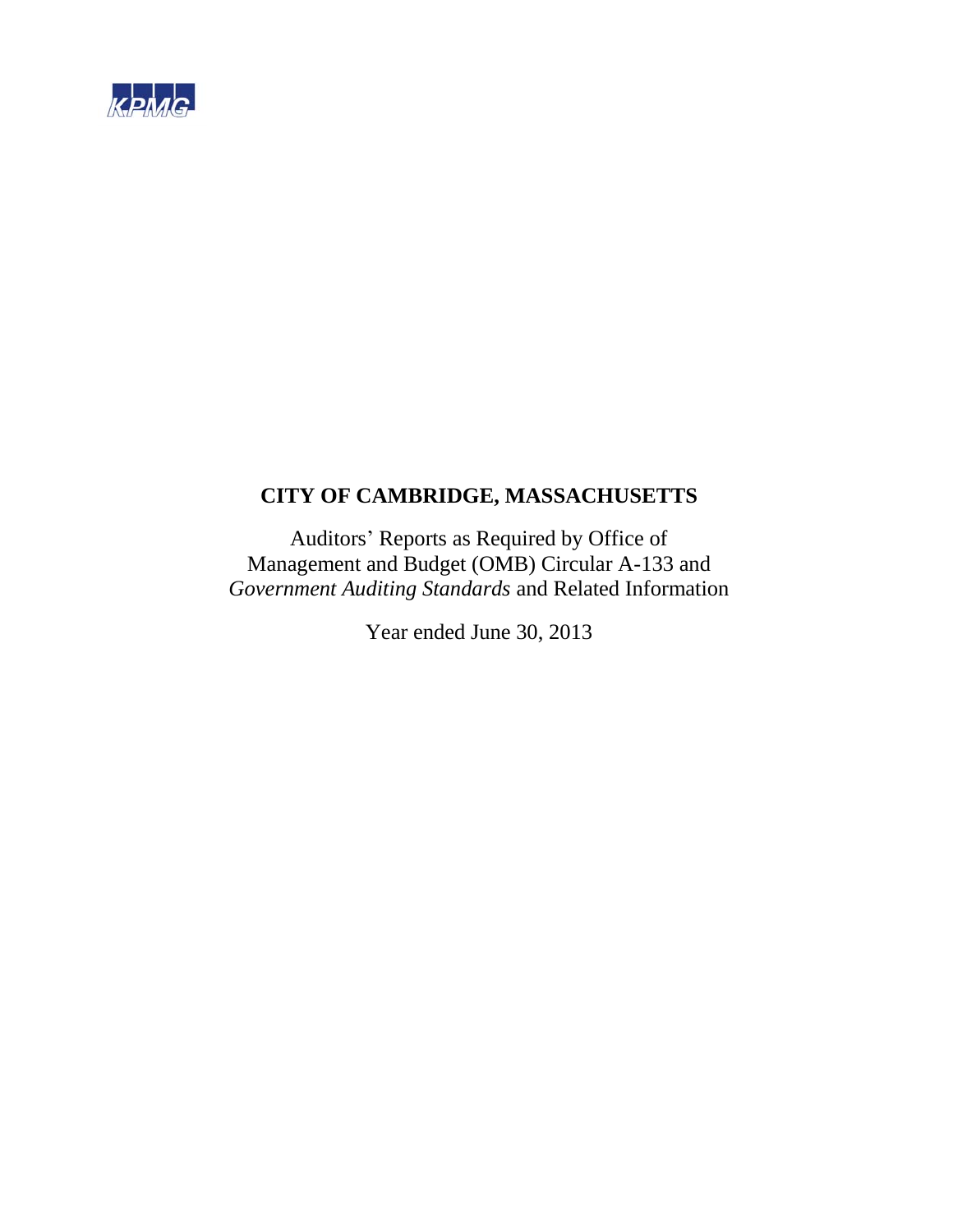# **CITY OF CAMBRIDGE, MASSACHUSETTS**

Auditors' Reports as Required by Office of Management and Budget (OMB) Circular A-133 and *Government Auditing Standards* and Related Information

Year ended June 30, 2013

# **Table of Contents**

|                                                                                                                                                                                                                                                               | Page        |
|---------------------------------------------------------------------------------------------------------------------------------------------------------------------------------------------------------------------------------------------------------------|-------------|
| Independent Auditors' Report on Compliance for Each Major Program; Report on Internal<br>Control over Compliance; Report on Schedule of Expenditures of Federal Awards Required<br>By OMB Circular A-133, Audits of States, Local Governments, and Non-Profit |             |
| <i><b>Organizations</b></i>                                                                                                                                                                                                                                   | Exhibit I   |
| Schedule of Expenditures of Federal Awards                                                                                                                                                                                                                    | Exhibit II  |
| Independent Auditors' Report on Internal Control over Financial Reporting and on Compliance<br>and Other Matters Based on an Audit of Financial Statements Performed in Accordance with<br>Government Auditing Standards                                      | Exhibit III |
| Schedule of Findings and Questioned Costs                                                                                                                                                                                                                     | Exhibit IV  |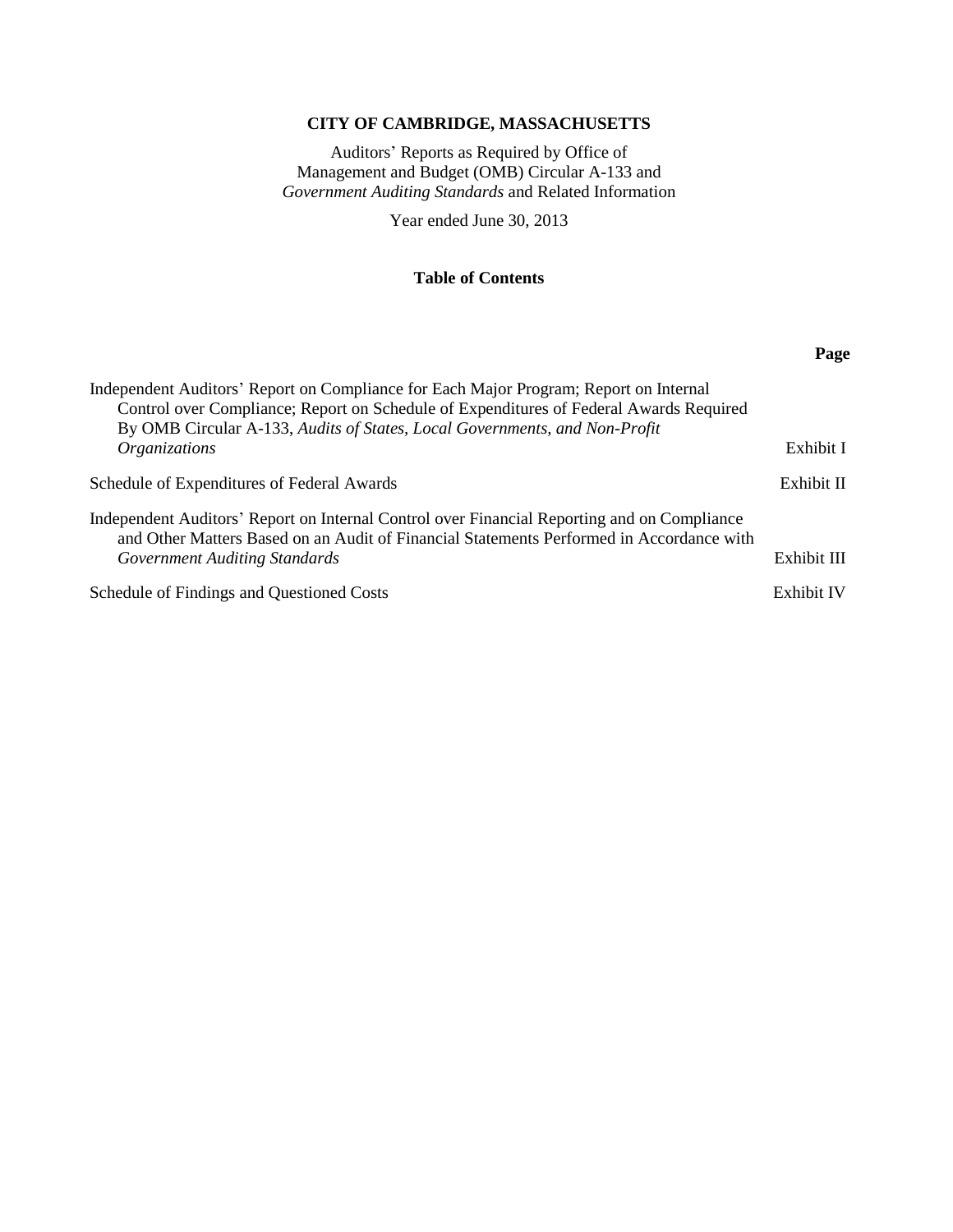

**KPMG LLP**  Two Financial Center 60 South Street Boston, MA 02111

# **Independent Auditors' Report on Compliance for Each Major Program; Report on Internal Control over Compliance; Report on Schedule of Expenditures of Federal Awards Required by OMB Circular A-133,** *Audits of States, Local Governments, and Non-Profit Organizations*

The Honorable Mayor and City Council City of Cambridge, Massachusetts:

# **Report on Compliance for Each Major Federal Program**

We have audited the City of Cambridge, Massachusetts' (the City's) compliance with the types of compliance requirements described in the *OMB Circular A-133 Compliance Supplement* that could have a direct and material effect on each of the City's major federal programs for the year ended June 30, 2013. The City's major federal programs are identified in the summary of auditors' results section of the accompanying schedule of findings and questioned costs.

# *Management's Responsibility*

Management is responsible for compliance with the requirements of laws, regulations, contracts, and grants applicable to its federal programs.

# *Auditors' Responsibility*

Our responsibility is to express an opinion on compliance for each of the City's major federal programs based on our audit of the types of compliance requirements referred to above. We conducted our audit of compliance in accordance with auditing standards generally accepted in the United States of America; the standards applicable to financial audits contained in *Government Auditing Standards*, issued by the Comptroller General of the United States; and OMB Circular A-133, *Audits of States, Local Governments, and Non-Profit Organizations*. Those standards and OMB Circular A-133 require that we plan and perform the audit to obtain reasonable assurance about whether noncompliance with the types of compliance requirements referred to above that could have a direct and material effect on a major federal program occurred. An audit includes examining, on a test basis, evidence about the City's compliance with those requirements and performing such other procedures as we considered necessary in the circumstances.

We believe that our audit provides a reasonable basis for our opinion on compliance for each major federal program. However, our audit does not provide a legal determination of the City's compliance.

# *Opinion on Each Major Federal Program*

In our opinion, the City of Cambridge, Massachusetts complied, in all material respects, with the types of compliance requirements referred to above that could have a direct and material effect on each of its major federal programs for the year ended June 30, 2013.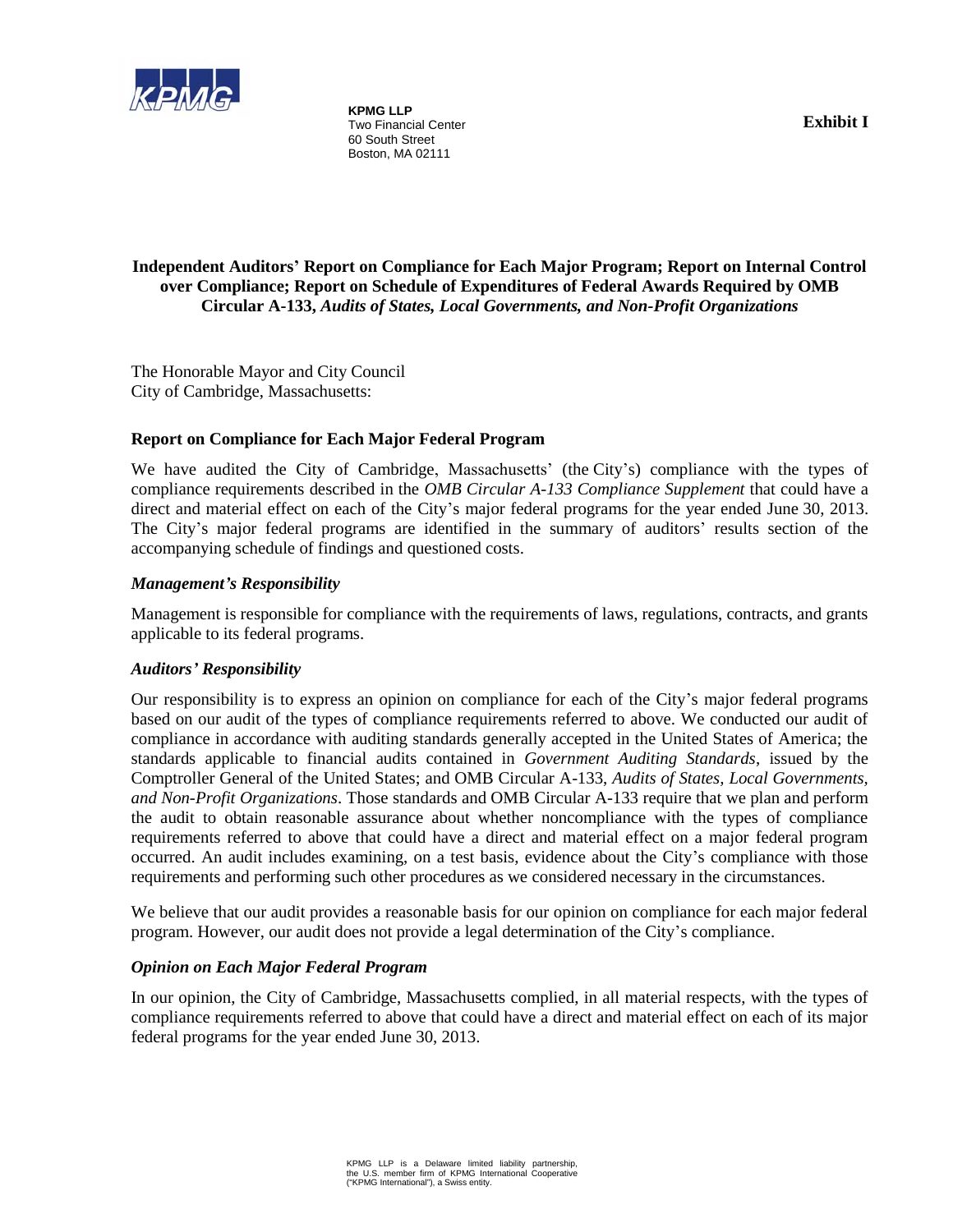

# *Other Matters*

The results of our auditing procedures disclosed instances of noncompliance, which are required to be reported in accordance with OMB Circular A-133 and which are described in the accompanying schedule of findings and questioned costs as items 2013-001 through 2013-007. Our opinion on each major federal program is not modified with respect to these matters.

The City's responses to the noncompliance findings identified in our audit are described in the accompanying schedule of findings and questioned costs. The City's responses were not subjected to the auditing procedures applied in the audit of compliance and, accordingly, we express no opinion on the responses.

# **Report on Internal Control Over Compliance**

Management of the City is responsible for establishing and maintaining effective internal control over compliance with the types of compliance requirements referred to above. In planning and performing our audit of compliance, we considered the City's internal control over compliance with the types of requirements that could have a direct and material effect on each major federal program to determine the auditing procedures that are appropriate in the circumstances for the purpose of expressing an opinion on compliance for each major federal program and to test and report on internal control over compliance in accordance with OMB Circular A-133, but not for the purpose of expressing an opinion on the effectiveness of internal control over compliance. Accordingly, we do not express an opinion on the effectiveness of the City's internal control over compliance.

A deficiency in internal control over compliance exists when the design or operation of a control over compliance does not allow management or employees, in the normal course of performing their assigned functions, to prevent, or detect and correct, noncompliance with a type of compliance requirement of a federal program on a timely basis. A material weakness in internal control over compliance is a deficiency, or combination of deficiencies, in internal control over compliance, such that there is a reasonable possibility that material noncompliance with a type of compliance requirement of a federal program will not be prevented, or detected and corrected, on a timely basis. A significant deficiency in internal control over compliance is a deficiency, or a combination of deficiencies, in internal control over compliance with a type of compliance requirement of a federal program that is less severe than a material weakness in internal control over compliance, yet important enough to merit attention by those charged with governance.

Our consideration of internal control over compliance was for the limited purpose described in the first paragraph of this section and was not designed to identify all deficiencies in internal control over compliance that might be material weaknesses or significant deficiencies and therefore, material weaknesses or significant deficiencies may exist that were not identified. We did not identify any deficiencies in internal control over compliance that we consider to be material weaknesses. However, we identified certain deficiencies in internal control over compliance, as described in the accompanying schedule of findings and questioned costs as items 2013-001 through 2013-007 that we consider to be significant deficiencies.

The City's responses to the internal control over compliance findings identified in our audit are described in the accompanying schedule of findings and questioned costs. The City's responses were not subjected to the auditing procedures applied in the audit of compliance and, accordingly, we express no opinion on the responses.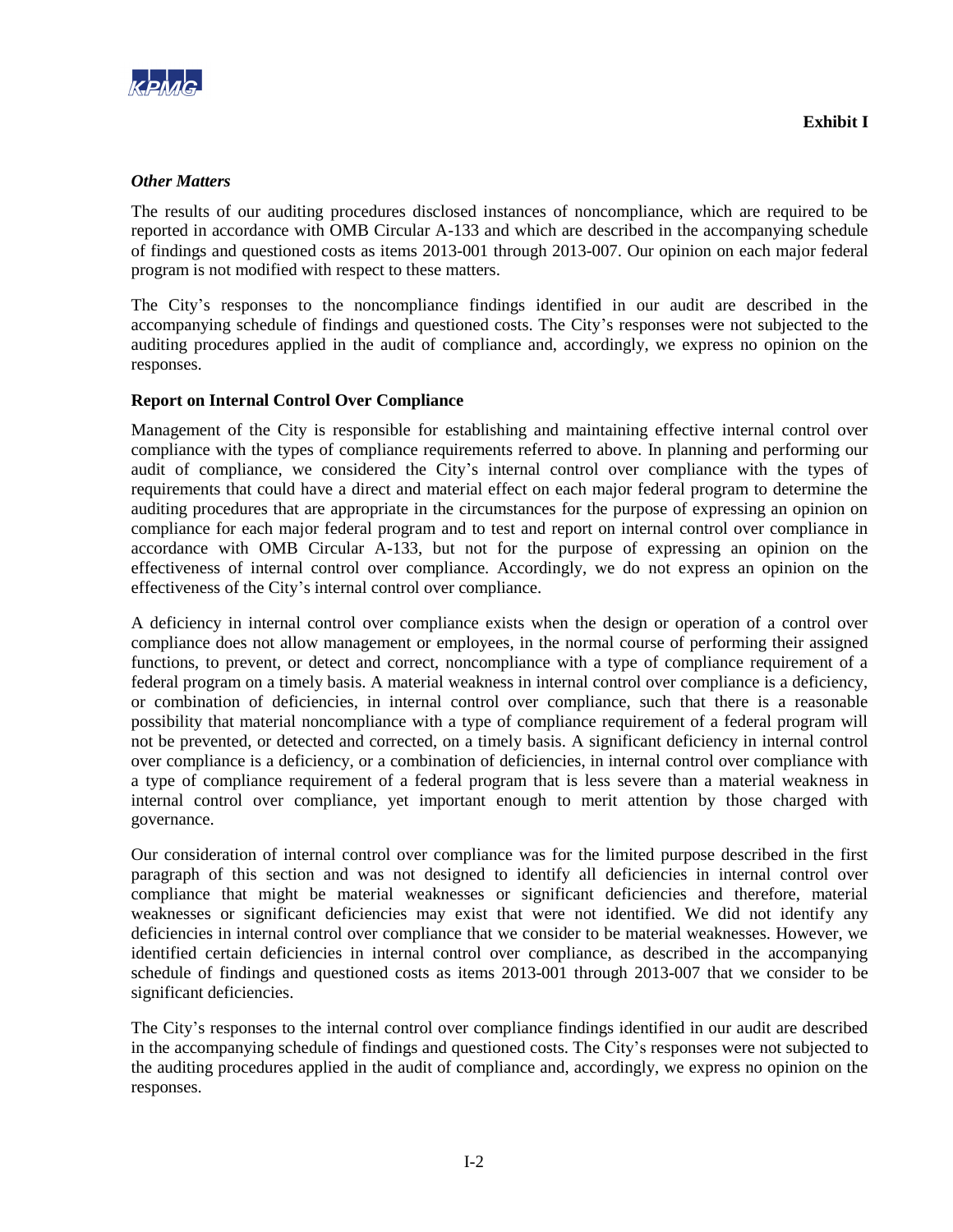

The purpose of this report on internal control over compliance is solely to describe the scope of our testing of internal control over compliance and the results of that testing based on the requirements of OMB Circular A-133. Accordingly, this report is not suitable for any other purpose.

# **Report on Supplementary Schedule of Expenditures of Federal Awards Required by OMB Circular A-133**

We have audited the financial statements of the governmental activities, the business-type activity, the aggregate discretely presented component unit, each major fund, and the aggregate remaining fund information of the City as of and for the year ended June 30, 2013, and the related notes to the financial statements, which collectively comprise the City's basic financial statements. We issued our report thereon dated December 19, 2013, which contained unmodified opinions on those financial statements. Our audit was conducted for the purpose of forming opinions on the financial statements that collectively comprise the basic financial statements. The accompanying supplementary schedule of expenditures of federal awards (the Schedule) is presented for purposes of additional analysis as required by OMB Circular A-133 and is not a required part of the basic financial statements. Such information is the responsibility of management and was derived from and relates directly to the underlying accounting and other records used to prepare the financial statements. The information has been subjected to the auditing procedures applied in the audit of the basic financial statements or to the basic financial statements themselves and certain additional procedures, including comparing and reconciling such information directly to the underlying accounting and other records used to prepare the basic financial statements or to the basic financial statements themselves, and other additional procedures in accordance with auditing standards generally accepted in the United States of America. In our opinion, the Schedule is fairly stated in all material respects in relation to the financial statements as a whole.

KPMG LLP

March 28, 2014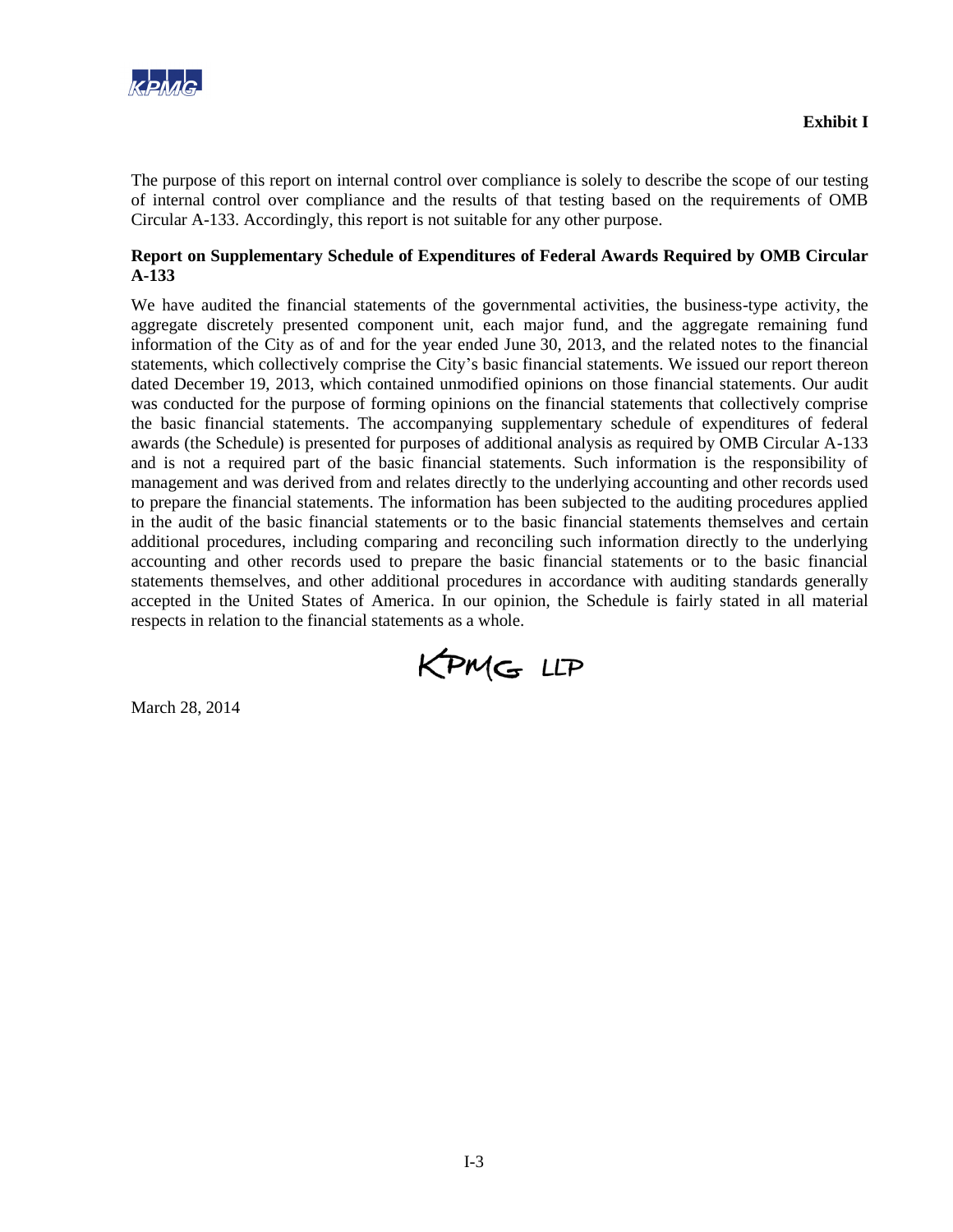#### **CITY OF CAMBRIDGE, MASSACHUSETTS**

#### Schedule of Expenditures of Federal Awards

Year ended June 30, 2013

| Federal grantor/pass-through grantor/<br>program title/pass-through grantor's number                                                                                                                                                                                                                                                                                                                                                                                                                                                                                                                                                                                                                                                                                                                                                                                                                                                                                                                                                                                                                                                                                                                                                 | <b>CFDA</b><br>number                                                                                                                                                            |              | Federal<br>expenditures                                                                                                                                                                                 |
|--------------------------------------------------------------------------------------------------------------------------------------------------------------------------------------------------------------------------------------------------------------------------------------------------------------------------------------------------------------------------------------------------------------------------------------------------------------------------------------------------------------------------------------------------------------------------------------------------------------------------------------------------------------------------------------------------------------------------------------------------------------------------------------------------------------------------------------------------------------------------------------------------------------------------------------------------------------------------------------------------------------------------------------------------------------------------------------------------------------------------------------------------------------------------------------------------------------------------------------|----------------------------------------------------------------------------------------------------------------------------------------------------------------------------------|--------------|---------------------------------------------------------------------------------------------------------------------------------------------------------------------------------------------------------|
| U.S. Department of Agriculture:<br>Passed through the Commonwealth of Massachusetts Department of Education:<br>Food Distribution                                                                                                                                                                                                                                                                                                                                                                                                                                                                                                                                                                                                                                                                                                                                                                                                                                                                                                                                                                                                                                                                                                    | 10.550                                                                                                                                                                           | $\mathbb{S}$ | 91,362                                                                                                                                                                                                  |
| <b>Child Nutrition Cluster:</b><br>School Breakfast Program (SBP)<br>National School Lunch Program (NSLP)<br>Summer Food Service Program for Children (SFSPC)                                                                                                                                                                                                                                                                                                                                                                                                                                                                                                                                                                                                                                                                                                                                                                                                                                                                                                                                                                                                                                                                        | 10.553<br>10.555<br>10.559                                                                                                                                                       |              | 240,234<br>989,143<br>117,976                                                                                                                                                                           |
| <b>Total Child Nutrition Cluster</b>                                                                                                                                                                                                                                                                                                                                                                                                                                                                                                                                                                                                                                                                                                                                                                                                                                                                                                                                                                                                                                                                                                                                                                                                 |                                                                                                                                                                                  |              | 1,347,353                                                                                                                                                                                               |
| Child and Adult Care Food Program<br>Fresh Fruit and Vegetable Program                                                                                                                                                                                                                                                                                                                                                                                                                                                                                                                                                                                                                                                                                                                                                                                                                                                                                                                                                                                                                                                                                                                                                               | 10.558<br>10.582                                                                                                                                                                 |              | 8,477<br>80,235                                                                                                                                                                                         |
| Total                                                                                                                                                                                                                                                                                                                                                                                                                                                                                                                                                                                                                                                                                                                                                                                                                                                                                                                                                                                                                                                                                                                                                                                                                                |                                                                                                                                                                                  |              | 1,527,427                                                                                                                                                                                               |
| U.S. Department of Commerce:<br>Passed through the Cambridge Housing Authority:<br>ARRA-Broadband Technology Opportunities Program                                                                                                                                                                                                                                                                                                                                                                                                                                                                                                                                                                                                                                                                                                                                                                                                                                                                                                                                                                                                                                                                                                   | 11.557                                                                                                                                                                           |              | 49,820                                                                                                                                                                                                  |
| U.S. Department of Defense:<br>Passed through the University of Massachusetts Lowell:<br><b>Climate Change Education</b>                                                                                                                                                                                                                                                                                                                                                                                                                                                                                                                                                                                                                                                                                                                                                                                                                                                                                                                                                                                                                                                                                                             | 12.999                                                                                                                                                                           |              | 16,290                                                                                                                                                                                                  |
| U.S. Department of Housing and Urban Development:<br>Direct Programs:<br><b>Community Development Block Grants</b><br><b>Emergency Solutions Grants Program</b><br><b>Supportive Housing Program</b><br>Shelter Plus Care<br>HOME Investment Partnerships Program<br>ARRA-Homeless Prevention and Rapid Re-Housing Program<br>Continuum of Care Program<br>Fair Housing Assistance Program State and Local<br>Fair Housing Initiatives Program<br>Lead-Based Paint Hazard Control in Privately Owned Housing<br>Passed through the Commonwealth of Massachusetts Department of Housing and Community Development:<br><b>Emergency Solutions Grants Program</b><br>Passed through the Cambridge Housing Authority:<br>Resident Opportunity and Supportive Services – Service Coordinators<br>Moving to Work Demonstration Program<br>Total<br>U.S. Department of Justice:<br>Direct Programs:<br>Grants to Encourage Arrest Policies and Enforcement of Protection Orders<br>Local Law Enforcement Block Grant Program<br>Bullet Proof Vest Partnership Program<br>Justice Assistance Grant Program Cluster:<br>Edward Byrne Memorial Justice Assistance Grant Program<br>ARRA-Edward Byrne Memorial Justice Assistance Grant Program | 14.218<br>14.231<br>14.235<br>14.238<br>14.239<br>14.257<br>14.267<br>14.401<br>14.408<br>14.900<br>14.231<br>14.870<br>14.881<br>16.590<br>16.592<br>16.607<br>16.738<br>16.804 |              | 10,175,662<br>210.504<br>2,649,765<br>226,077<br>11,553,447<br>14,536<br>37,164<br>46,519<br>573<br>29,811<br>55,008<br>75,572<br>7,962<br>25,082,600<br>43,996<br>2,766<br>17,820<br>188,012<br>63,305 |
| <b>Total Justice Assistance Grant Program Cluster</b>                                                                                                                                                                                                                                                                                                                                                                                                                                                                                                                                                                                                                                                                                                                                                                                                                                                                                                                                                                                                                                                                                                                                                                                |                                                                                                                                                                                  |              | 251,317                                                                                                                                                                                                 |
| Passed through the Commonwealth of Massachusetts Executive Office of Public Safety:<br>Violence Against Women Formula Grant<br><b>Bullet Proof Vest Partnership Program</b><br>Edward Byrne Memorial Justice Assistance Grant Program                                                                                                                                                                                                                                                                                                                                                                                                                                                                                                                                                                                                                                                                                                                                                                                                                                                                                                                                                                                                | 16.588<br>16.607<br>16.738                                                                                                                                                       |              | 6,277<br>7,120<br>47,184                                                                                                                                                                                |
| Total                                                                                                                                                                                                                                                                                                                                                                                                                                                                                                                                                                                                                                                                                                                                                                                                                                                                                                                                                                                                                                                                                                                                                                                                                                |                                                                                                                                                                                  |              | 376,480                                                                                                                                                                                                 |
| U.S. Department of Labor:<br>Passed through the Commonwealth Corporation:<br>Workforce Investment Act Cluster:<br>WIA Adult Program<br><b>WIA Youth Activities</b><br><b>WIA Dislocated Workers</b><br>ARRA-WIA Adult Program<br><b>ARRA-WIA Youth Activities</b><br><b>ARRA-WIA Dislocated Workers</b><br>Total Workforce Investment Act Cluster                                                                                                                                                                                                                                                                                                                                                                                                                                                                                                                                                                                                                                                                                                                                                                                                                                                                                    | 17.258<br>17.259<br>17.260<br>17.258<br>17.259<br>17.260                                                                                                                         |              | 568<br>1,400<br>1,046<br>1,577<br>3,891<br>2,908<br>11,390                                                                                                                                              |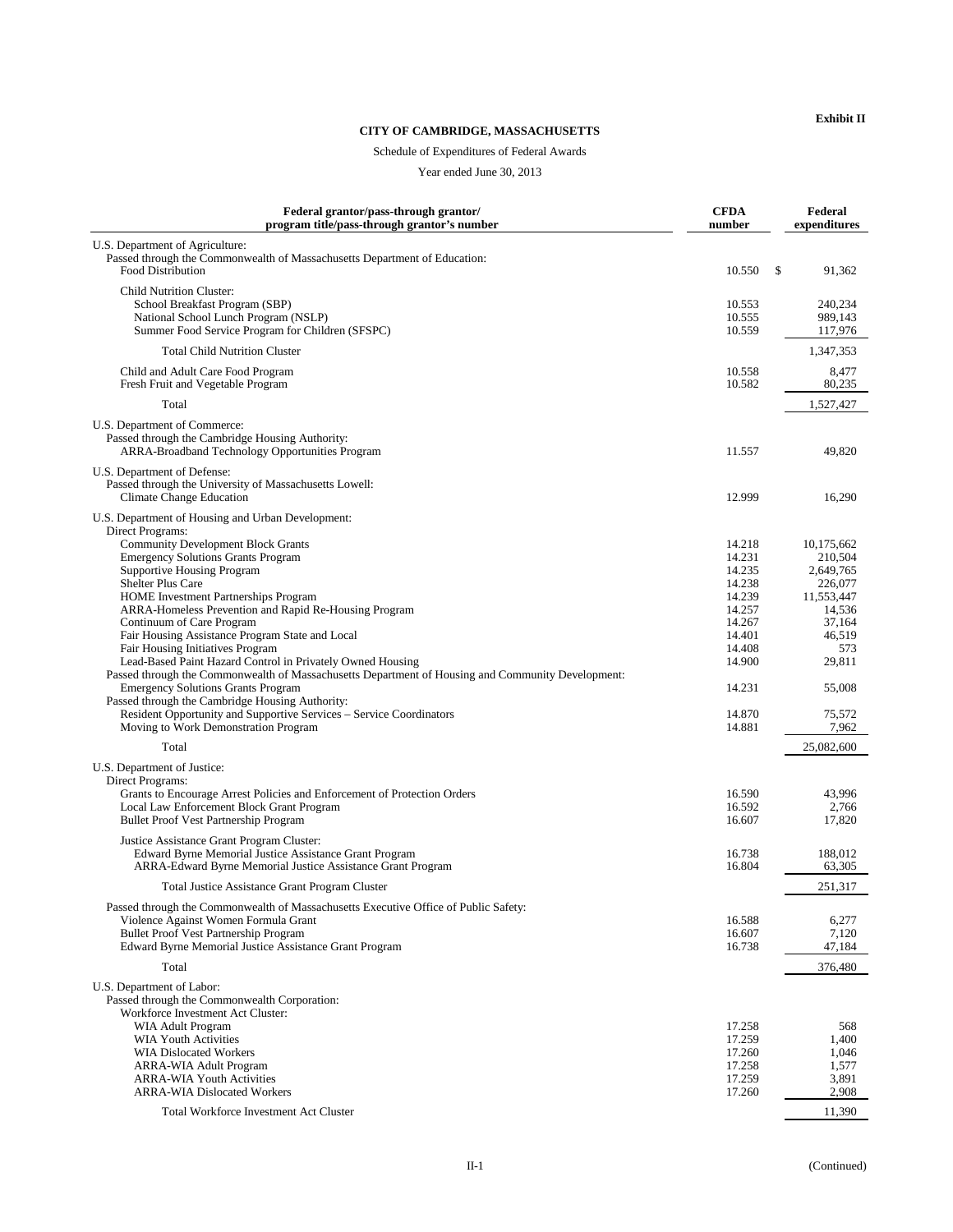#### **CITY OF CAMBRIDGE, MASSACHUSETTS**

#### Schedule of Expenditures of Federal Awards

Year ended June 30, 2013

| Federal grantor/pass-through grantor/<br>program title/pass-through grantor's number                                                                                                                                                                                                                                                                                                                                                       | <b>CFDA</b><br>number                                              | Federal<br>expenditures                                              |
|--------------------------------------------------------------------------------------------------------------------------------------------------------------------------------------------------------------------------------------------------------------------------------------------------------------------------------------------------------------------------------------------------------------------------------------------|--------------------------------------------------------------------|----------------------------------------------------------------------|
| U.S. Department of Transportation:<br>Passed through the Commonwealth of Massachusetts Executive Office of Transportation:<br>Highway Planning and Construction Program                                                                                                                                                                                                                                                                    | 20.205                                                             | \$<br>327,543                                                        |
| Passed through the Massachusetts Bay Transportation Authority and the Metropolitan Area Planning Council:<br>Federal Transit Capital Investment Grants<br>Passed through the Commonwealth of Massachusetts Executive Office of Public Safety:                                                                                                                                                                                              | 20.500                                                             | 630,640                                                              |
| State and Community Highway Safety<br>Interagency Hazardous Materials Public Sector Training and Planning                                                                                                                                                                                                                                                                                                                                  | 20.600<br>20.703                                                   | 4,378<br>429                                                         |
| Total                                                                                                                                                                                                                                                                                                                                                                                                                                      |                                                                    | 962,990                                                              |
| National Endowment for the Arts:<br>Direct Programs:<br>Promotion of the Arts Grants to Organizations and Individuals                                                                                                                                                                                                                                                                                                                      | 45.024                                                             | 21,866                                                               |
| National Science Foundation:<br>Passed through Boston University:<br><b>ARRA-Trans-NSF Recovery Act Research Support</b>                                                                                                                                                                                                                                                                                                                   | 47.082                                                             | 2,830                                                                |
| U.S. Department of Energy:<br>Direct Programs:<br>ARRA-Energy Efficiency and Conservation Block Grant (EECBG)                                                                                                                                                                                                                                                                                                                              | 81.128                                                             | 72,592                                                               |
| Passed through the Massachusetts Department of Energy Resources:<br>Energy Efficiency and Renewable Energy Information                                                                                                                                                                                                                                                                                                                     | 81.117                                                             | 35,000                                                               |
| Total                                                                                                                                                                                                                                                                                                                                                                                                                                      |                                                                    | 107,592                                                              |
| U.S. Department of Education:<br>Direct Programs:<br>Safe and Drug-Free Schools and Communities - National Programs<br>Foreign Language Assistance<br>Passed through the Commonwealth of Massachusetts Department of Education:<br><b>Adult Education Basic Grants to States</b><br>Title I Grants to Local Educational Agencies                                                                                                           | 84.184<br>84.293<br>84.002<br>84.010                               | 141.649<br>159,675<br>131,059<br>1,198,986                           |
| Special Education Cluster (IDEA):<br>Special Education-Grants to States (IDEA, Part B)<br>Special Education-Preschool Grants (IDEA Preschool)                                                                                                                                                                                                                                                                                              | 84.027<br>84.173                                                   | 2,598,250<br>62,978                                                  |
| <b>Total Special Education Cluster (IDEA)</b>                                                                                                                                                                                                                                                                                                                                                                                              |                                                                    | 2,661,228                                                            |
| Career and Technical Education Basic Grants to States<br>Education for Homeless Children and Youth<br>Twenty-First Century Community Learning Centers<br><b>English Language Acquisition Grants</b><br><b>Improving Teacher Quality State Grants</b><br>ARRA-State Fiscal Stabilization Fund (SFSF)-Race to the Top Incentive Grants<br><b>Education Jobs Funds</b><br>Passed through the Town of Arlington, Massachusetts Public Schools: | 84.048<br>84.196<br>84.287<br>84.365<br>84.367<br>84.395<br>84.410 | 74.886<br>22,446<br>205,165<br>52.932<br>362,679<br>355,107<br>9,418 |
| Fund for the Improvement of Education - Teaching American History Grant<br>Passed through City of Newton, Massachusetts Public Schools:                                                                                                                                                                                                                                                                                                    | 84.215                                                             | 3,146                                                                |
| Fund for the Improvement of Education – Teaching American History Grant                                                                                                                                                                                                                                                                                                                                                                    | 84.215                                                             | 6,650                                                                |
| Total                                                                                                                                                                                                                                                                                                                                                                                                                                      |                                                                    | 5,385,026                                                            |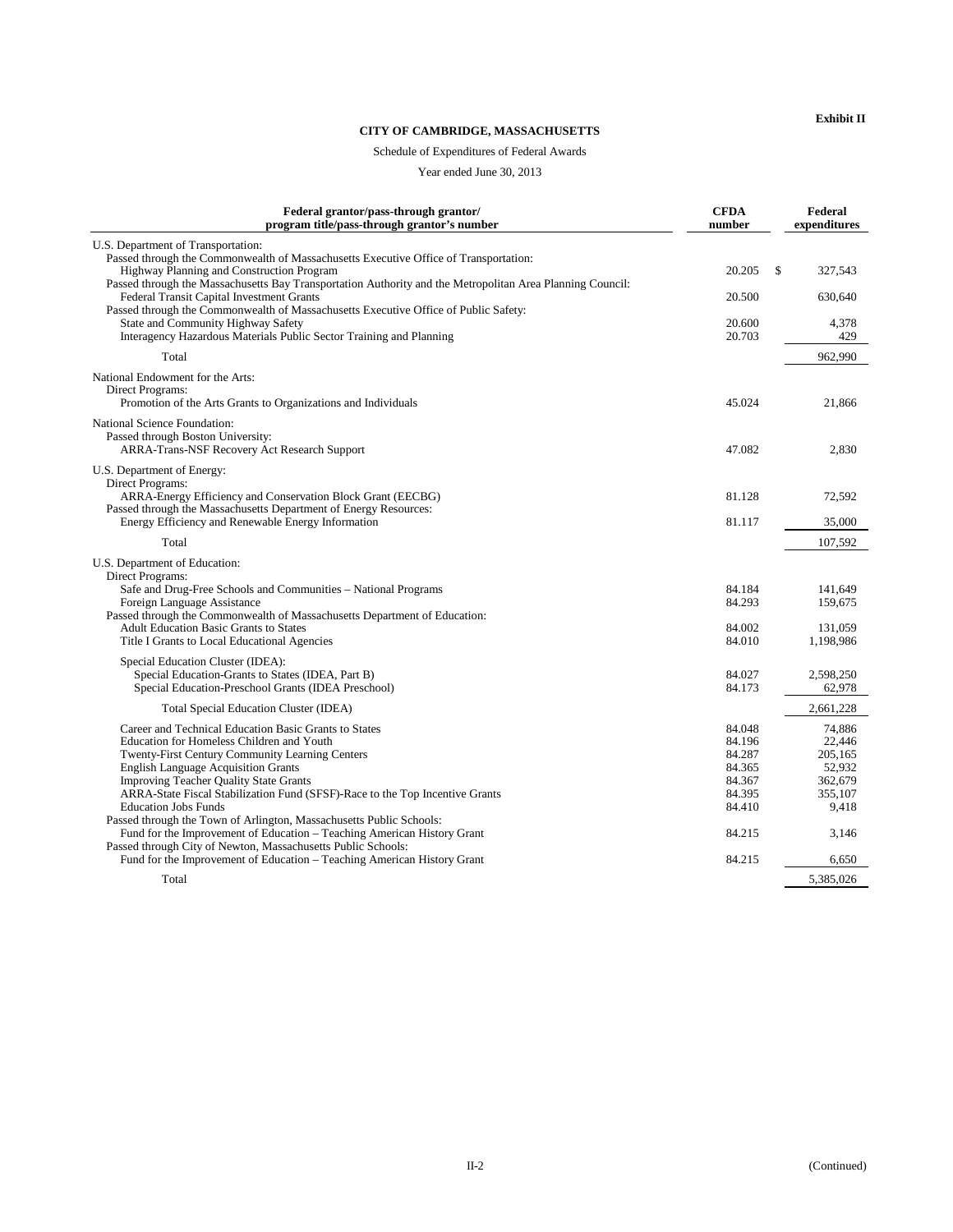#### **CITY OF CAMBRIDGE, MASSACHUSETTS**

# Schedule of Expenditures of Federal Awards

Year ended June 30, 2013

| Federal grantor/pass-through grantor/<br>program title/pass-through grantor's number                                                          | <b>CFDA</b><br>number |   | Federal<br>expenditures |
|-----------------------------------------------------------------------------------------------------------------------------------------------|-----------------------|---|-------------------------|
| U.S. Department of Health and Human Services:                                                                                                 |                       |   |                         |
| Direct Programs:                                                                                                                              |                       |   |                         |
| Substance Abuse and Mental Health Services (STOP ACT)                                                                                         | 93.243                | S | 21,224                  |
| Passed through the Commonwealth of Massachusetts Executive Office of Health and Human Services:                                               |                       |   |                         |
| Public Health and Social Services Emergency Fund                                                                                              | 93.003                |   | 24                      |
| Substance Abuse and Mental Health Services (BSAS OPIOD)                                                                                       | 93.243                |   | 123,283                 |
| National Bioterrorism Hospital Preparedness Program                                                                                           | 93.889                |   | 6.918                   |
| Block Grants for Prevention and Treatment of Substance Abuse                                                                                  | 93.959                |   | 79,198                  |
| Passed through the Institute for Community Health:                                                                                            |                       |   |                         |
| Maternal and Child Health Federal Consolidated Programs                                                                                       | 93.110                |   | 2,721                   |
| Passed through the Commonwealth of Massachusetts Executive Office of Health and Human Services<br>and the Metropolitan Area Planning Council: |                       |   |                         |
| Community Transformation Grants and National Dissemination and Support                                                                        | 93.531                |   | 14,065                  |
| Passed through the Metropolitan Area Planning Council:                                                                                        |                       |   |                         |
| Community Transformation Grants and National Dissemination and Support                                                                        | 93.531                |   | 1,155                   |
| Passed through the Commonwealth of Massachusetts Executive Office of Housing and Community Development:                                       |                       |   |                         |
| Low Income Home Energy Assistance Programs (LIHEAP)                                                                                           | 93.568                |   | 1,182,399               |
| Passed through the Commonwealth of Massachusetts Department of Education:                                                                     |                       |   |                         |
| Community Based Child Abuse Prevention Grant                                                                                                  | 93.590                |   | 66,641                  |
| Total                                                                                                                                         |                       |   | 1,497,628               |
| U.S. Corporation for National and Community Service:                                                                                          |                       |   |                         |
| Passed through the Commonwealth of Massachusetts Department of Education:                                                                     |                       |   |                         |
| Green in the Middle/Community Service Grant                                                                                                   | 94.004                |   | 20,846                  |
|                                                                                                                                               |                       |   |                         |
| U.S. Department of Homeland Security:                                                                                                         |                       |   |                         |
| Passed through Action for Boston Community Development, Inc.:                                                                                 | 97.024                |   |                         |
| Emergency Food and Shelter National Board Program                                                                                             |                       |   | 6,000                   |
| Passed through the Commonwealth of Massachusetts Executive Office of Public Safety:                                                           | 97.036                |   | 121,914                 |
| Disaster Grants – Public Assistance for Presidentially Declared Disasters<br><b>Emergency Management Performance Grants</b>                   | 97.042                |   | 75,000                  |
| Port Security Grant Program                                                                                                                   | 97.056                |   | 38,444                  |
| <b>Buffer Zone Protection Program</b>                                                                                                         | 97.078                |   | 6,243                   |
| Passed through City of Boston, Massachusetts:                                                                                                 |                       |   |                         |
| Homeland Security Grant Program                                                                                                               | 97.067                |   | 77,906                  |
|                                                                                                                                               |                       |   |                         |
| Total                                                                                                                                         |                       |   | 325,507                 |
| Total federal expenditures                                                                                                                    |                       |   | 35,388,292              |

See accompanying notes to schedule of expenditures of federal awards.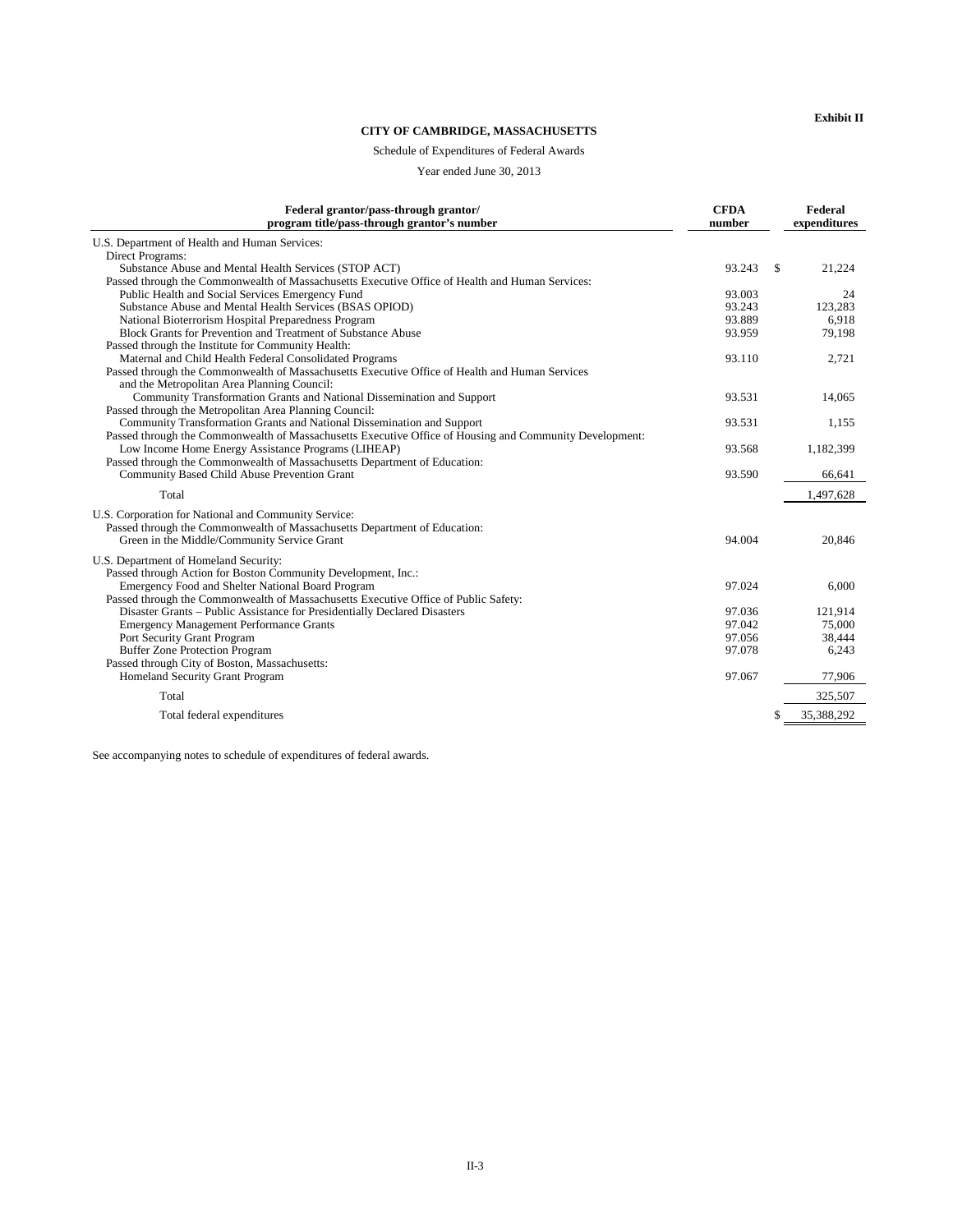# **CITY OF CAMBRIDGE, MASSACHUSETTS**

Notes to Supplementary Schedule of Expenditures of Federal Awards

Year ended June 30, 2013

# **(1) Definition of Reporting Entity**

The supplementary schedule of expenditures of federal awards (the Schedule) presents the activity of all federal awards of the City of Cambridge, Massachusetts (the City). All federal awards received directly from federal agencies as well as federal awards passed through other government agencies are included in the Schedule.

# **(2) Summary of Significant Accounting Policies**

The accounting and reporting policies of the City are set forth below:

# *(a) Basis of Presentation*

The Schedule is presented using the modified accrual basis of accounting.

#### *(b) School Breakfast/Lunch Programs*

The City accounts for local, state, and federal expenditures of the National School Lunch and School Breakfast programs in one combined fund. Program expenditures in the Schedule represent total federal reimbursements for meals provided during fiscal 2013.

#### *(c) Food Distribution Program*

Noncash contributions of commodities under the Food Distribution Program are received under a state distribution formula and are valued at federally published wholesale prices for purposes of the Schedule. Such commodities are not recorded in the financial records, although memorandum records are maintained.

# *(d) Other*

Certain federal programs stipulate that a portion of the grant award be paid directly to the Massachusetts Teachers Retirement System (MTRS). The City does not report the amount paid directly to the MTRS as an expenditure in the accompanying Schedule. The program and corresponding amounts paid directly to the MTRS are as follows:

| <b>Program title</b>                                                                                                                                   | <b>CFDA</b><br>number      | Amount<br>paid to<br><b>MTRS</b> |
|--------------------------------------------------------------------------------------------------------------------------------------------------------|----------------------------|----------------------------------|
| <b>Improving Teacher Quality State Grants</b><br>Title I Grants to Local Educational Agencies<br>Career and Technical Education Basic Grants to States | 84.367<br>84.010<br>84.048 | 17,051<br>41,750<br>3,898        |
| Total                                                                                                                                                  |                            | 62,699                           |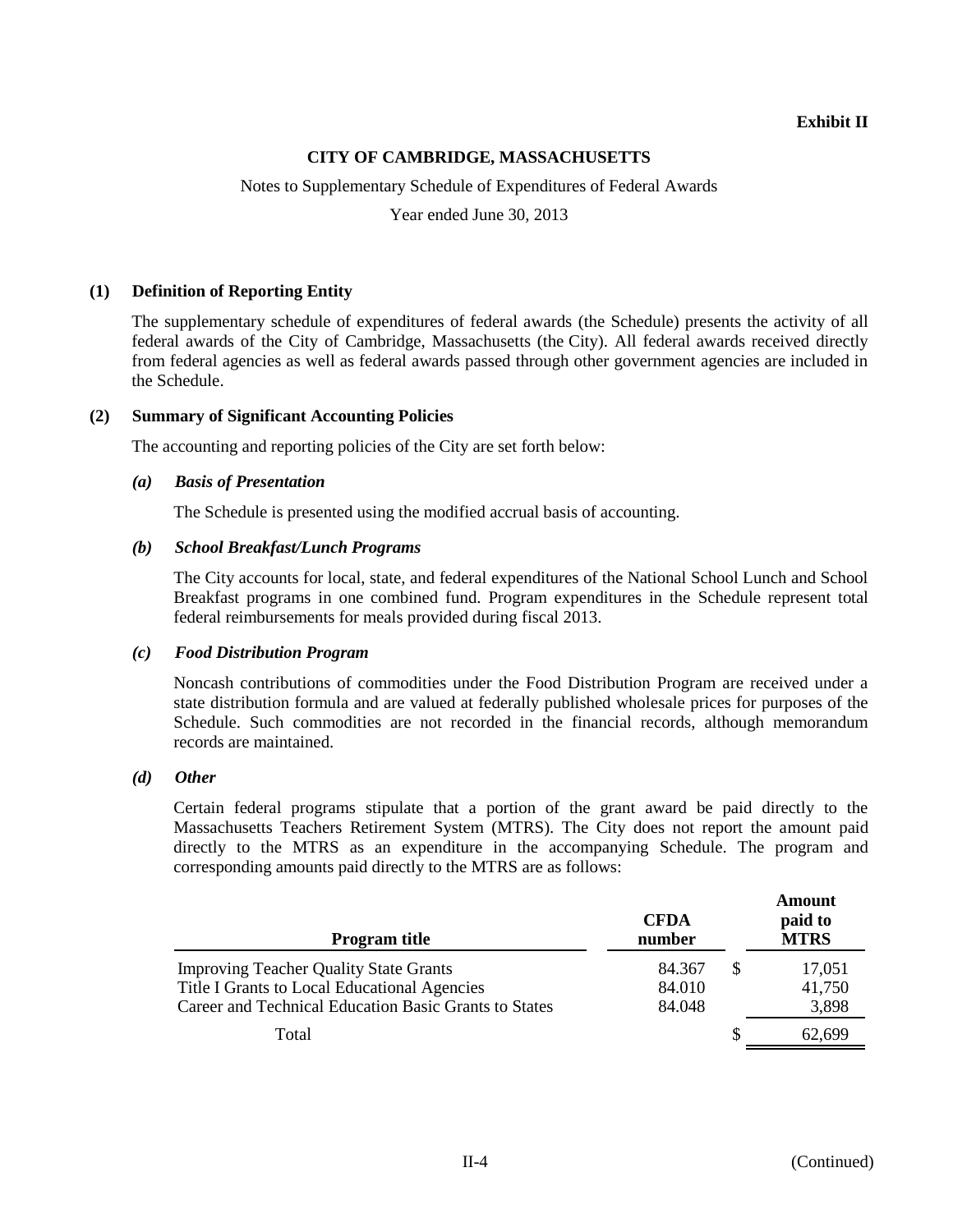# **CITY OF CAMBRIDGE, MASSACHUSETTS**

Notes to Supplementary Schedule of Expenditures of Federal Awards

Year ended June 30, 2013

#### **(3) Subrecipient Expenditures**

The Schedule includes funds paid by the City to its subrecipients. Of the federal expenditures presented in the Schedule, the City provided federal awards to subrecipients as follows:

| <b>Program title</b>                        | <b>CFDA</b><br>number |   | Amount<br>provided to<br>subrecipients |
|---------------------------------------------|-----------------------|---|----------------------------------------|
| <b>Community Development Block Grants</b>   | 14.218                | S | 1,254,726                              |
| <b>HOME</b> Investment Partnerships Program | 14.239                |   | 69,748                                 |
| <b>Supportive Housing Program</b>           | 14.235                |   | 2,546,390                              |
| <b>Shelter Plus Care Program</b>            | 14.238                |   | 226,077                                |
| Continuum of Care Prograam                  | 14.267                |   | 37,134                                 |

## **(4) Loans or Loan Guarantees**

The Schedule includes funds loaned by the City to its subrecipients. Of the federal expenditures presented in the schedule, the outstanding loan balances at the end of the previous year to subrecipients are as follows:

| <b>Program title</b>                                       | <b>CFDA</b><br>number | Outstanding<br>loan balance |
|------------------------------------------------------------|-----------------------|-----------------------------|
| <b>Community Development Block Grants</b>                  | 14.218                | 7.519.614                   |
| <b>HOME</b> Investment Partnerships Program                | 14.239                | 11,398,552                  |
| Lead-Based Paint Hazard Control in Privately Owned Housing | 14.900                | 29,811                      |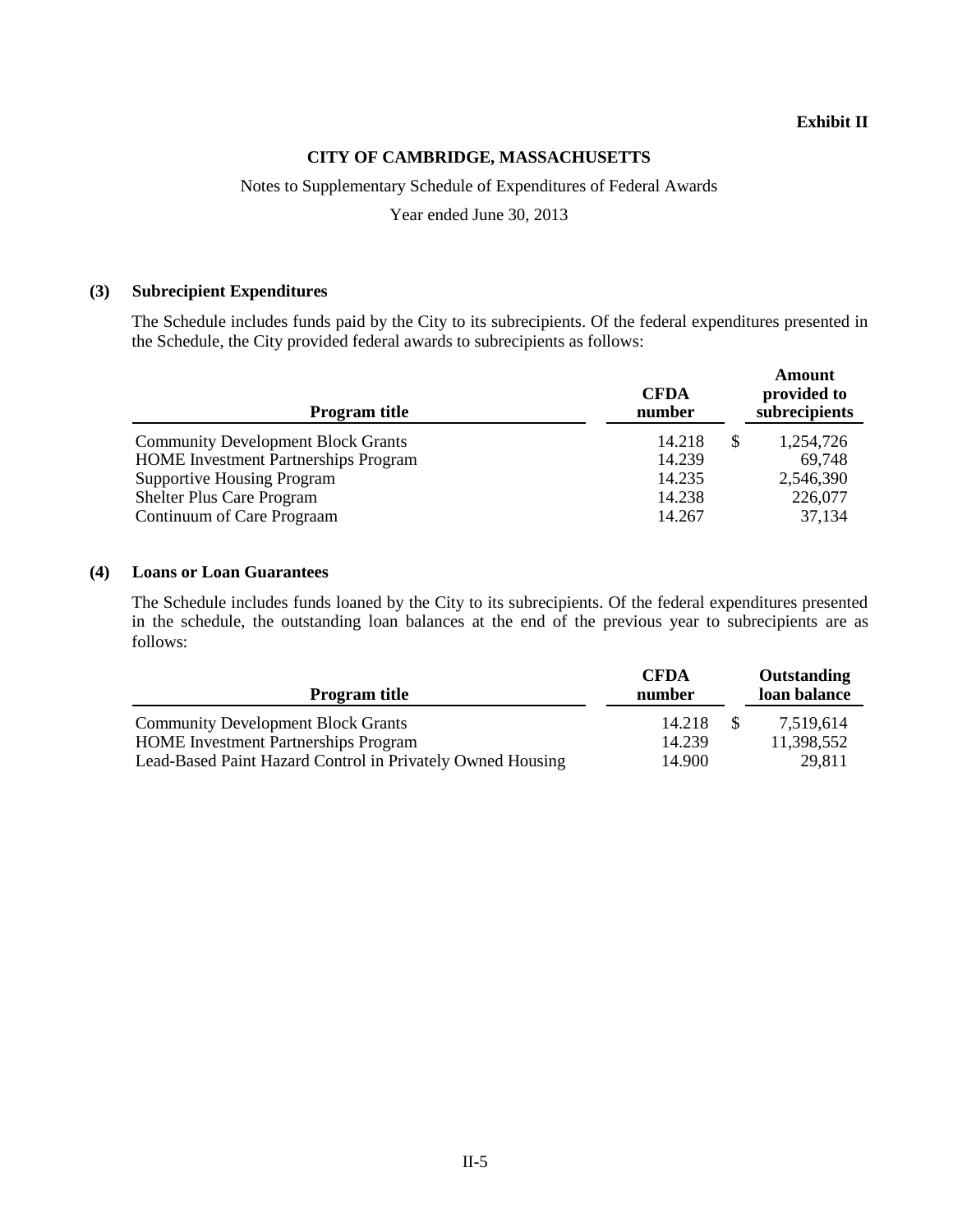

**KPMG LLP**  Two Financial Center 60 South Street Boston, MA 02111

**Exhibit III** 

#### **Independent Auditors' Report on Internal Control over Financial Reporting and on Compliance and Other Matters Based on an Audit of Financial Statements Performed in Accordance with** *Government Auditing Standards*

The Honorable Mayor and City Council City of Cambridge, Massachusetts:

We have audited, in accordance with the auditing standards generally accepted in the United States of America and the standards applicable to financial audits contained in *Government Auditing Standards* issued by the Comptroller General of the United States, the financial statements of the governmental activities, the business-type activity, the aggregate discretely presented component unit, each major fund, and the aggregate remaining fund information of the City of Cambridge, Massachusetts (the City) as of and for the year ended June 30, 2013, and the related notes to the financial statements, which collectively comprise the City's basic financial statements, and have issued our report thereon dated December 19, 2013. Our report includes a reference to other auditors who audited the financial statements of Cambridge Health Alliance, as described in our report on the City's financial statements. This report does not include the results of the other auditors' testing of internal control over financial reporting or compliance and other matters that are reported on separately by those auditors.

# **Internal Control over Financial Reporting**

In planning and performing our audit of the financial statements, we considered the City's internal control over financial reporting (internal control) to determine the audit procedures that are appropriate in the circumstances for the purpose of expressing our opinions on the financial statements, but not for the purpose of expressing an opinion on the effectiveness of the City's internal control. Accordingly, we do not express an opinion on the effectiveness of the City's internal control.

A deficiency in internal control exists when the design or operation of a control does not allow management or employees, in the normal course of performing their assigned functions, to prevent, or detect and correct, misstatements on a timely basis. A material weakness is a deficiency, or combination of deficiencies, in internal control, such that there is a reasonable possibility that a material misstatement of the entity's financial statements will not be prevented, or detected and corrected, on a timely basis. A significant deficiency is a deficiency, or a combination of deficiencies, in internal control that is less severe than a material weakness, yet important enough to merit attention by those charged with governance.

Our consideration of internal control was for the limited purpose described in the first paragraph of this section and was not designed to identify all deficiencies in internal control that might be material weaknesses or significant deficiencies. Given these limitations, during our audit we did not identify any deficiencies in internal control that we consider to be material weaknesses. However, material weaknesses may exist that have not been identified.

III-1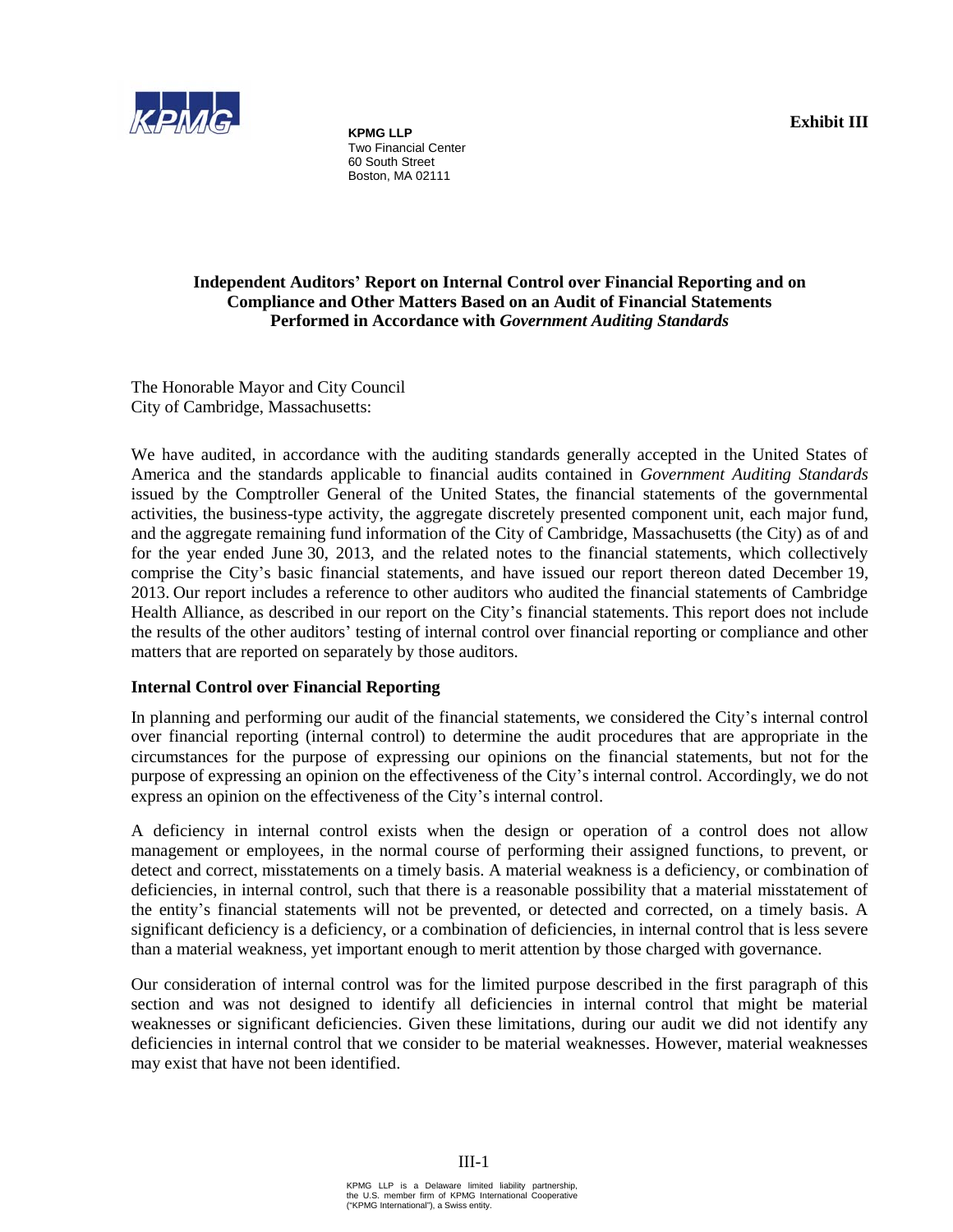

# **Compliance and Other Matters**

As part of obtaining reasonable assurance about whether the City's financial statements are free from material misstatement, we performed tests of its compliance with certain provisions of laws, regulations, contracts, and grant agreements, noncompliance with which could have a direct and material effect on the determination of financial statement amounts. However, providing an opinion on compliance with those provisions was not an objective of our audit, and accordingly, we do not express such an opinion. The results of our tests disclosed no instances of noncompliance or other matters that are required to be reported under *Government Auditing Standards*.

#### **Purpose of this Report**

The purpose of this report is solely to describe the scope of our testing of internal control and compliance and the results of that testing, and not to provide an opinion on the effectiveness of the City's internal control or on compliance. This report is an integral part of an audit performed in accordance with *Government Auditing Standards* in considering the City's internal control and compliance. Accordingly, this communication is not suitable for any other purpose.

KPMG LLP

December 19, 2013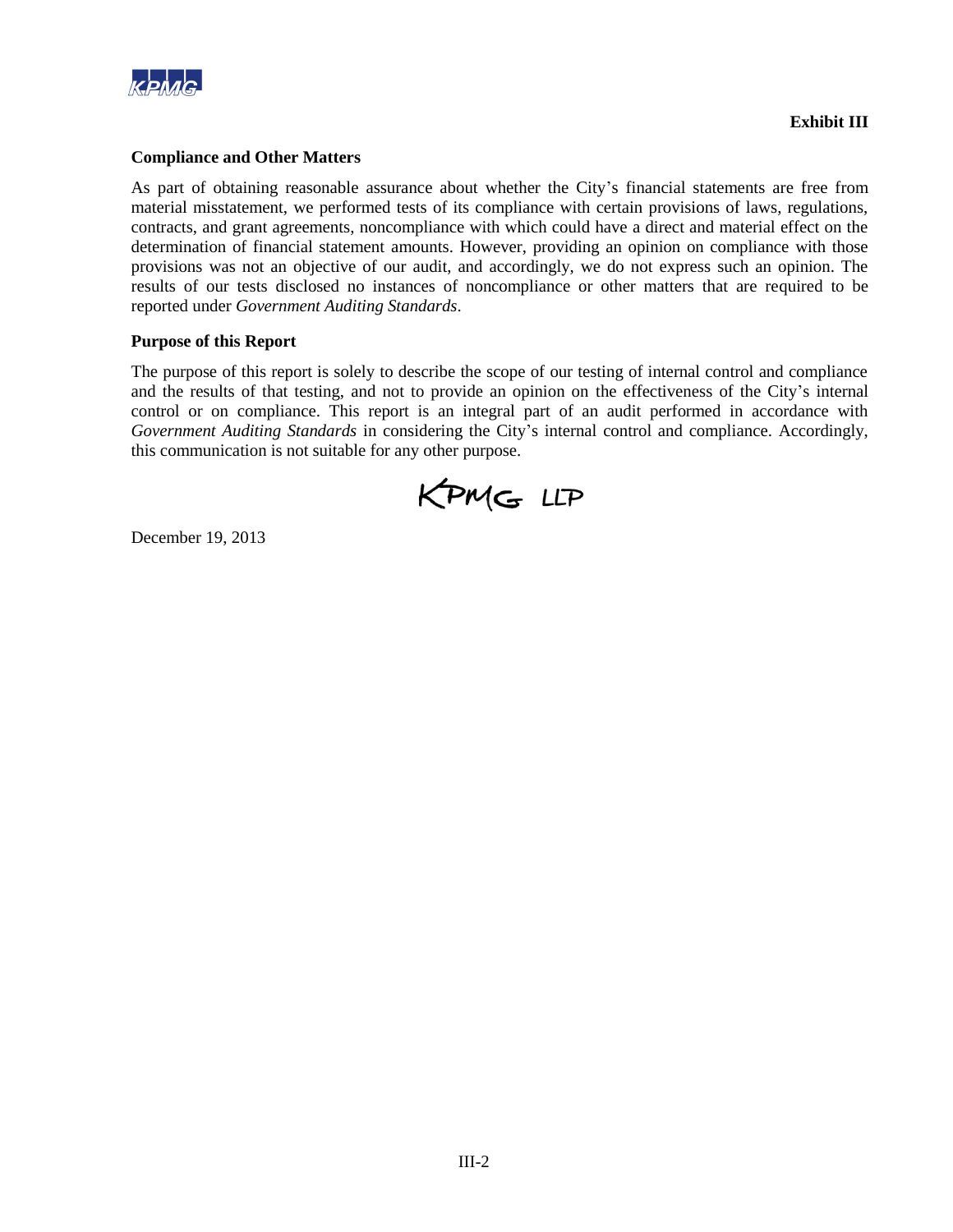# **CITY OF CAMBRIDGE, MASSACHUSETTS**

Schedule of Findings and Questioned Costs

Year ended June 30, 2013

# **(1) Summary of Auditors' Results**

# *Financial Statements*

| Type of auditors' report issued:                                                                                                                                                                                        | Unmodified                     |                                      |
|-------------------------------------------------------------------------------------------------------------------------------------------------------------------------------------------------------------------------|--------------------------------|--------------------------------------|
| Internal control over financial reporting:                                                                                                                                                                              |                                |                                      |
| Material weakness(es) identified?<br>$\bullet$                                                                                                                                                                          | yes<br>$\mathbf{X}$            | no                                   |
| Significant deficiency (ies) identified that are<br>$\bullet$<br>not considered to be material weaknesses?                                                                                                              | yes<br>$\mathbf{X}$            | none reported                        |
| Noncompliance material to the financial<br>statements noted?                                                                                                                                                            | yes<br>$\overline{\mathbf{X}}$ | no                                   |
| <b>Federal Awards</b>                                                                                                                                                                                                   |                                |                                      |
| Internal control over major programs:                                                                                                                                                                                   |                                |                                      |
| Material weakness(es) identified?                                                                                                                                                                                       | yes<br>$\mathbf{X}$            | no                                   |
| Significant deficiency (ies) identified that are<br>$\bullet$<br>not considered to be material weaknesses?                                                                                                              | yes<br>X                       | none reported                        |
| Type of auditors' report issued on compliance<br>for major programs:                                                                                                                                                    | Unmodified                     |                                      |
| Any audit findings disclosed that are required to be<br>reported in accordance with section $510(a)$<br>of OMB Circular A-133?                                                                                          | yes<br>X                       | no                                   |
| <b>Identification of Major Programs</b>                                                                                                                                                                                 |                                |                                      |
| Name of federal program or cluster                                                                                                                                                                                      |                                | CFDA#                                |
| Community Development Block Grants (CDBG)<br><b>Supportive Housing Program</b><br>Justice Assistance Grant Program Cluster:                                                                                             |                                | 14.218<br>14.235                     |
| <b>Justice Assistance Grant Program</b><br><b>ARRA-Justice Assistance Grant Program</b><br>Title I-Grants to Local Educational Agencies<br>ARRA-State Fiscal Stabilization Fund (SFSF)-Race to the Top Incentive Grants |                                | 16.738<br>16.804<br>84.010<br>84.395 |
| Dollar threshold used to distinguish between<br>type A and type B programs:                                                                                                                                             | \$715,045                      |                                      |
| Auditee qualified as low-risk auditee?                                                                                                                                                                                  | yes<br>$X \sim$                | no                                   |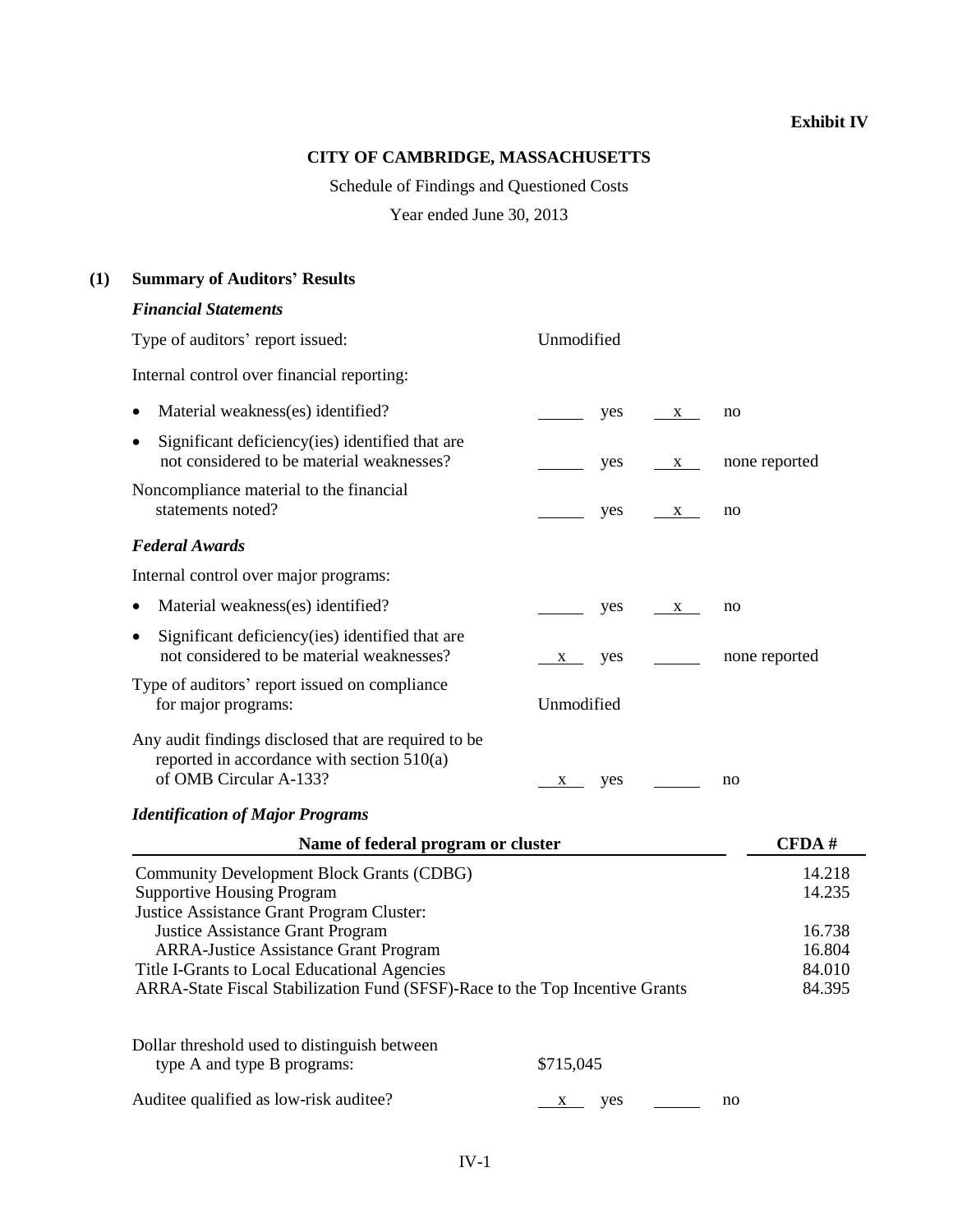# **CITY OF CAMBRIDGE, MASSACHUSETTS**

Schedule of Findings and Questioned Costs

Year ended June 30, 2013

# **(2) Findings and Questioned Costs Relating to Financial Statements Reported in Accordance with**  *Government Auditing Standards*

None

| (3) |  |  | <b>Findings and Questioned Costs Relating to Federal Awards</b> |  |
|-----|--|--|-----------------------------------------------------------------|--|
|-----|--|--|-----------------------------------------------------------------|--|

| <b>Finding Number:</b>      | 2013-001                                         |
|-----------------------------|--------------------------------------------------|
| <b>Federal Agency:</b>      | U.S. Department of Housing and Urban Development |
| <b>Pass-Through Agency:</b> | None                                             |
| Program:                    | Community Development Block Grants (CDBG)        |
| <b>CFDA Number:</b>         | 14.218                                           |
| <b>Award Number:</b>        | $B-12-MC-25-0005$                                |
| <b>Award Year:</b>          | 2013                                             |
| <b>Finding:</b>             | Reporting                                        |

# **Criteria**

The Federal Funding Accountability and Transparency Act (FFATA) requires grant and cooperative agreement recipients and contractors to register in the Federal Funding Accountability and Transparency Subaward Reporting System (FSRS) and report certain subaward data through FSRS.

For grants and cooperative agreements, the effective date was October 1, 2010 for all discretionary and mandatory awards equal to or exceeding \$25,000 made with a new Federal Assistance Identification Number (FAIN) on or after that date.

# **Condition**

The subaward amounts reported for the subawards to Homeowners Rehab, Inc. (HRI) and Just-A-Start Corporation (JAS) were inaccurate. Specifically, the total HRI subaward amount per the source documentation (contracts) was \$254,440; however, the amount reported was \$315,907. The total JAS subaward amount per the source documentation was \$993,400; however, the amount reported was \$973,867.

# **Cause**

Ensure that the key data elements are accurately reported and supported by source documentation.

# **Effect**

Unsure if the subaward amounts reported are accurate.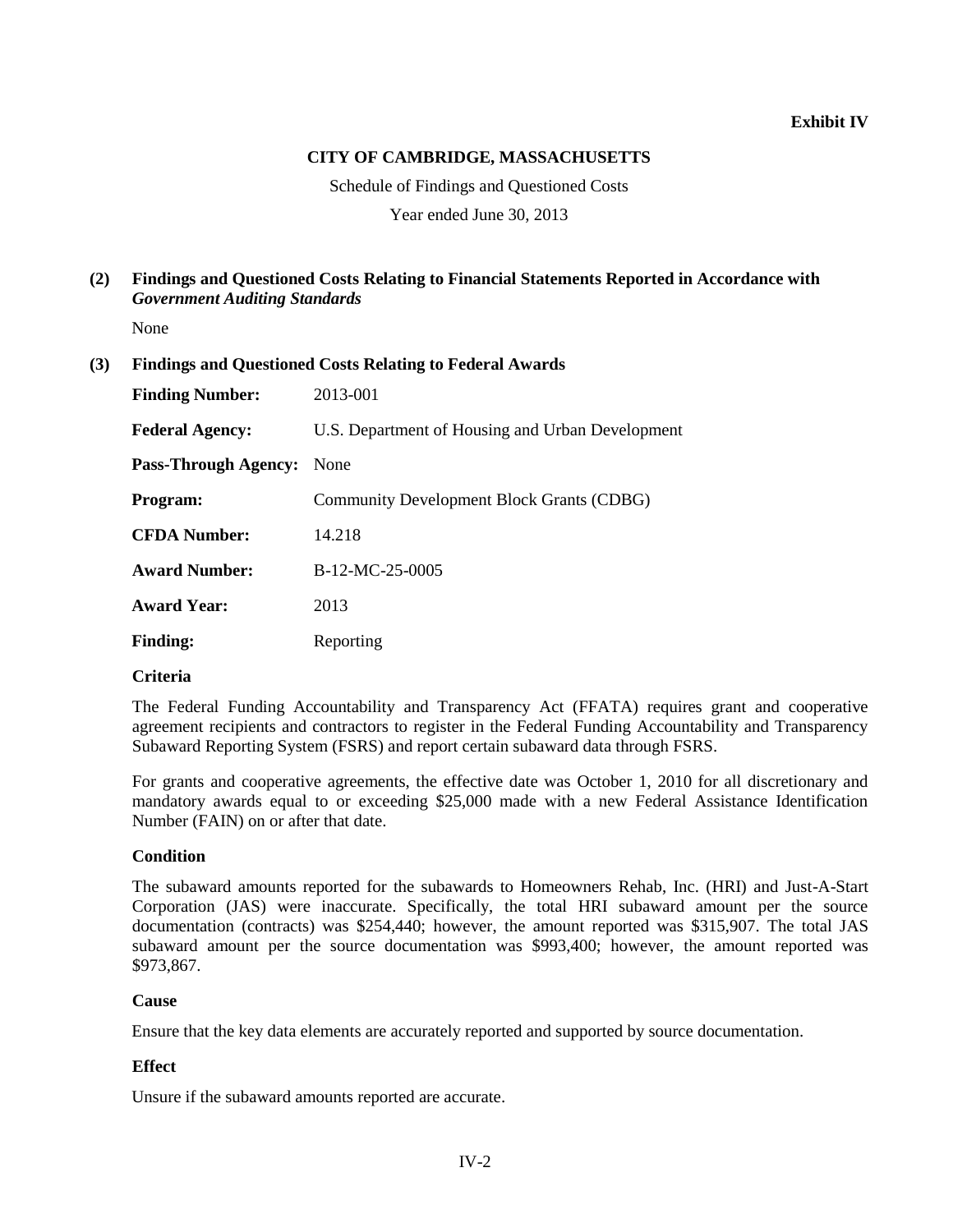# **CITY OF CAMBRIDGE, MASSACHUSETTS**

Schedule of Findings and Questioned Costs

Year ended June 30, 2013

#### **Questioned Costs**

None

# **Recommendation**

The City should ensure that information included in FFATA reporting is accurate and supported by source documentation.

# **Auditee Corrective Action Plan**

The Department has created a source document supporting the correct reporting amount. The FY13 FFATA report has been updated and resubmitted to FSRS. A supporting source document will be created for all future FFATA reporting.

**Contact Person**: Betty Lyons, Grants Manager

**Anticipated Completion Date:** Effective immediately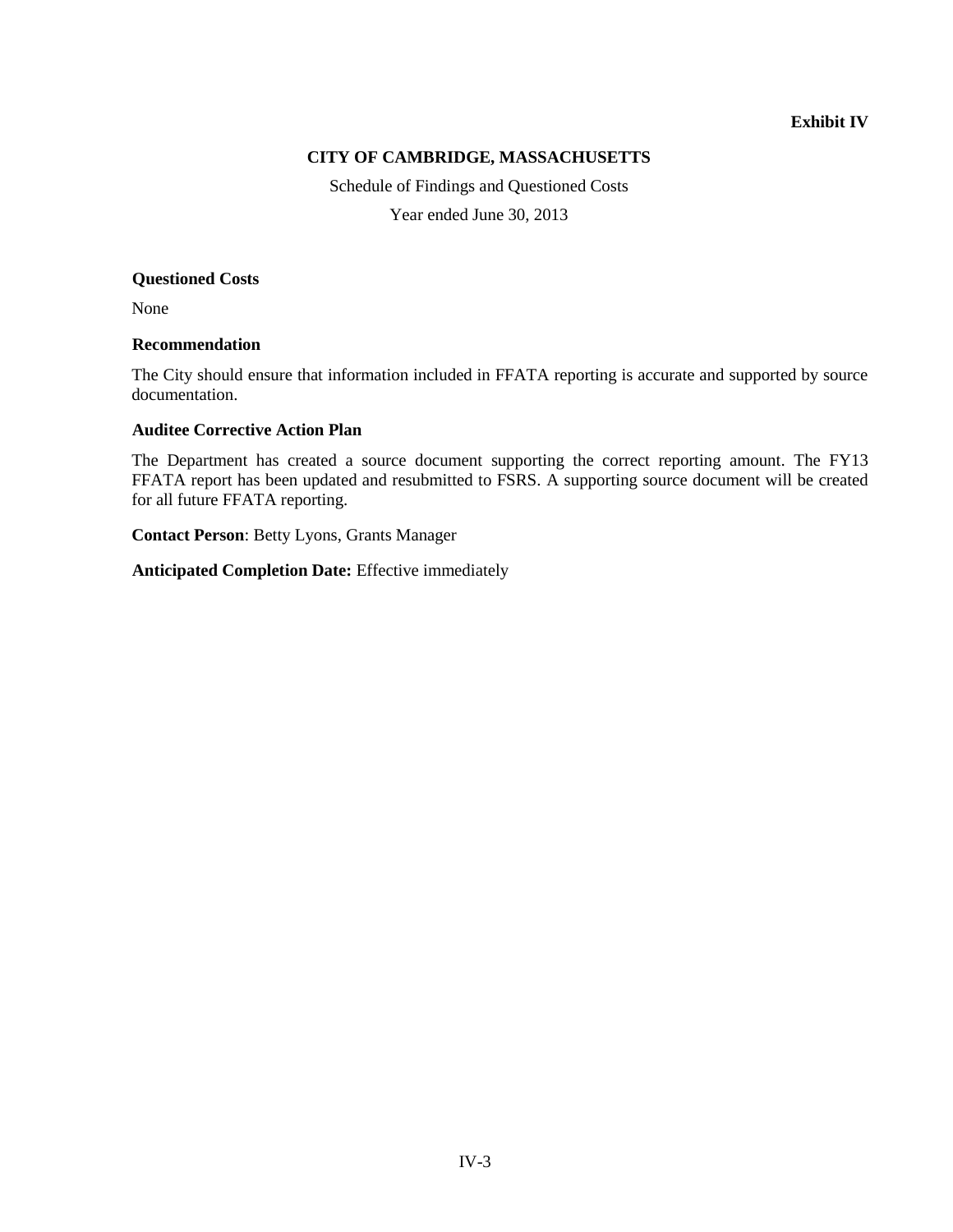# **CITY OF CAMBRIDGE, MASSACHUSETTS**

Schedule of Findings and Questioned Costs

Year ended June 30, 2013

| <b>Finding Number:</b>      | 2013-002                                                                                                                     |
|-----------------------------|------------------------------------------------------------------------------------------------------------------------------|
| <b>Federal Agency:</b>      | U.S. Department of Education                                                                                                 |
| <b>Pass-Through Agency:</b> | Commonwealth of Massachusetts Department of Elementary and Secondary<br>Education                                            |
| Program:                    | Title I-Grants to Local Educational Agencies<br>ARRA-State Fiscal Stabilization Fund (SFSF) Race to the Top Incentive Grants |
| <b>CFDA Number:</b>         | 84.010, 84.395                                                                                                               |
| <b>Award Number:</b>        | 305-006293-2012-0049<br>201-000296-2013-0049<br>201-000070-2012-0049                                                         |
| <b>Award Year:</b>          | 2013, 2012                                                                                                                   |
| <b>Finding:</b>             | <b>Cash Management</b>                                                                                                       |

#### **Criteria**

When entities are funded on a reimbursement basis, program costs must be paid for by entity funds before reimbursement is requested from the Federal Government.

U. S. Department of the Treasury (Treasury) regulations at 31 CFR part 205, which implement the Cash Management Improvement Act of 1990 (CMIA), as amended (Pub. L. No. 101-453; 31 USC 6501 *et seq.*), require State recipients to enter into agreements that prescribe specific methods of drawing down Federal funds (funding techniques) for selected large programs. The agreements also specify the terms and conditions in which an interest liability would be incurred. Programs not covered by a Treasury-State Agreement are subject to procedures prescribed by Treasury in Subpart B of 31 CFR part 205 (Subpart B)

# **Condition**

#### *Title I-Grants to Local Educational Agencies*

During our other than payroll costs testwork, we noted that we were unable to obtain PeopleSoft detail to support the Requests for Funds (RF1). FY13 is comprised of grants SC12604 and SC13604. We noted that funds from FY12 (SC12604) are allowed to be carried over into the following fiscal year. The City was able to reconcile grant SC13604 to the PeopleSoft detail but was not able to reconcile grant SC12604 to the PeopleSoft detail.

For 20 of the 25 selections, we were unable to ensure that expenditures were paid prior to the request for reimbursement.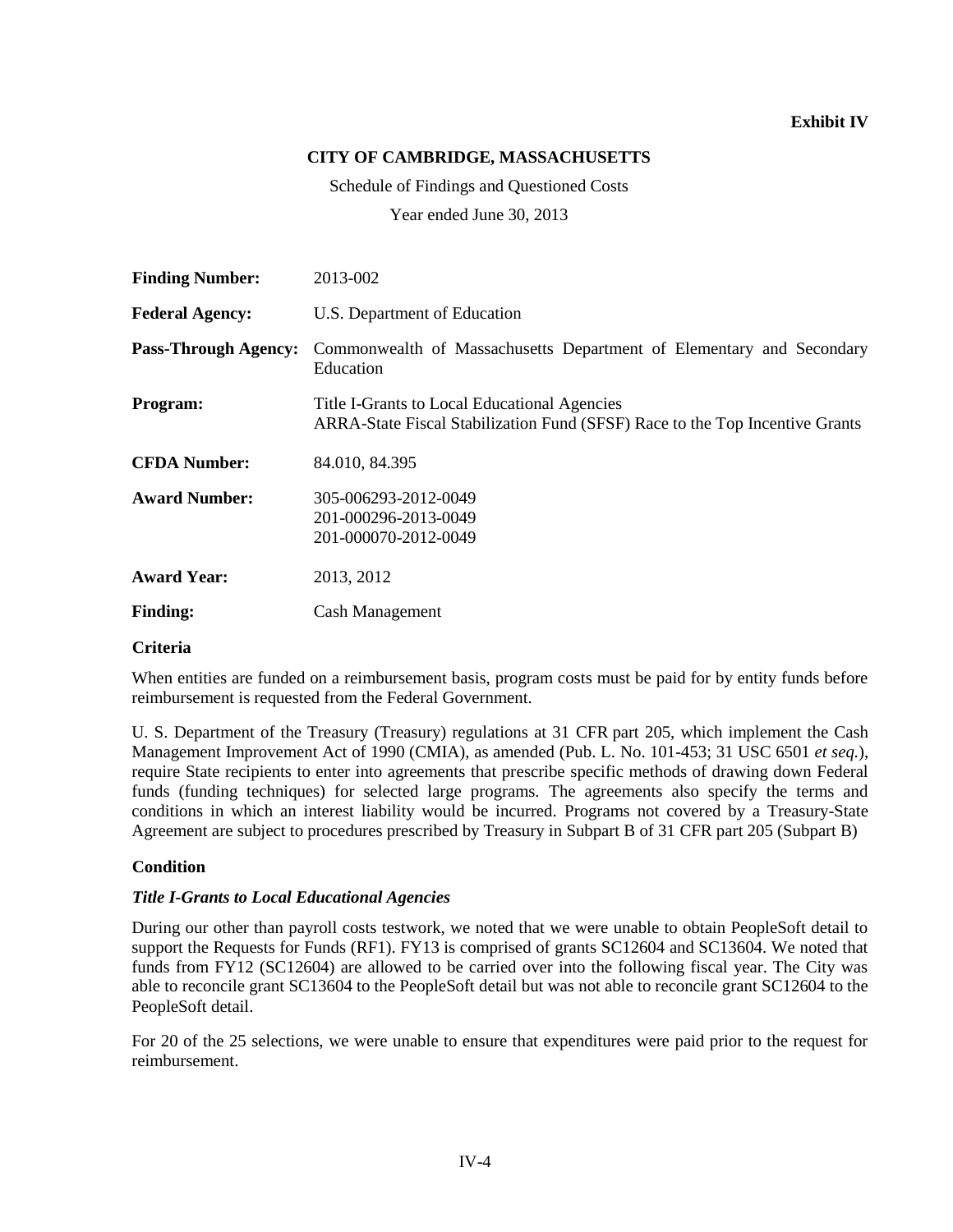# **CITY OF CAMBRIDGE, MASSACHUSETTS**

Schedule of Findings and Questioned Costs

Year ended June 30, 2013

# *ARRA-State Fiscal Stabilization Fund (SFSF) Race to the Top Incentive Grants*

During our other than payroll costs testwork, we noted that we were unable to obtain PeopleSoft detail to support the Requests for Funds (RF1). FY13 is comprised of grants AR12887 and AR13887.

For 5 of the 25 selections, we were unable to ensure that expenditures were paid prior to the request for reimbursement.

#### **Cause**

Lack of documentation. Further, we noted that the Senior Budget Analyst, who completed the Requests for Funds (RF1) during FY13, retired in October 2013.

#### **Effect**

Unsure if the City is requesting funds subsequent to expenditures being paid.

#### **Questioned Costs**

None

#### **Recommendation**

The Cambridge School Department should maintain PeopleSoft detail for every Request for Funds sent to MA Department of Secondary and Early Education.

#### **Auditee Corrective Action Plan**

The Cambridge School Department will print and file dated PeopleSoft expense summaries and budget transaction detail ledgers corresponding to and supporting all RF1s submitted to the MA Department of Secondary and Early Education. The Department will also print and file all of these RF1s, along with the dated/time-stamped emails through which they were submitted.

**Contact Person:**Miranda Fasulo, Assistant Director at Cambridge Public Schools

**Anticipated Completion Date:** Effectively immediately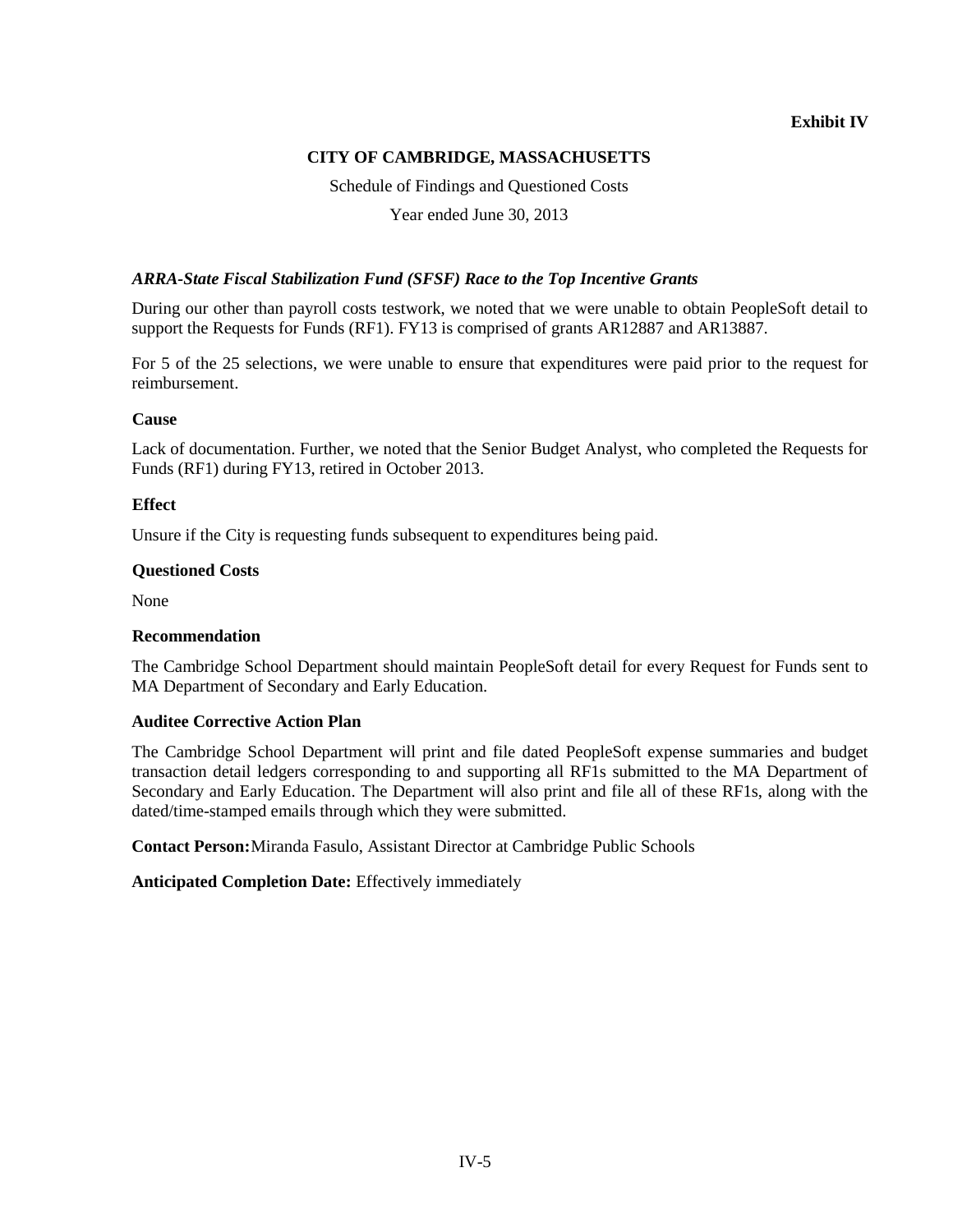# **CITY OF CAMBRIDGE, MASSACHUSETTS**

Schedule of Findings and Questioned Costs

Year ended June 30, 2013

| <b>Finding Number:</b>      | 2013-003                                                                          |
|-----------------------------|-----------------------------------------------------------------------------------|
| <b>Federal Agency:</b>      | U.S. Department of Education                                                      |
| <b>Pass-Through Agency:</b> | Commonwealth of Massachusetts Department of Elementary and Secondary<br>Education |
| Program:                    | ARRA-State Fiscal Stabilization Fund (SFSF) Race to the Top Incentive Grants      |
| <b>CFDA Number:</b>         | 84.395                                                                            |
| <b>Award Number:</b>        | 201-000296-2013-0049<br>201-000070-2012-0049                                      |
| <b>Award Year:</b>          | 2013, 2012                                                                        |
| <b>Finding:</b>             | <b>Suspension and Debarment</b>                                                   |

# **Criteria**

Effective controls must be maintained in order to ensure that the vendors working on federal contracts are not suspended or debarred from receiving federal funds.

# **Condition**

The City requires that a signed suspension and debarment certificate be obtained from all vendors (either a clause in the signed contract or a separate signed certificate).

For all the vendors selected, there was not a signed suspension and debarment certificate or a clause in the signed contract stating that the vendor was not suspended or debarred and thus could not ensure that the RTTT program's controls are operating effectively over Procurement, Suspension and Debarment.

#### **Cause**

Established a standard contract template.

#### **Effect**

Unsure if the vendor is suspended or debarred before approving the contract.

#### **Questioned Costs**

None

#### **Recommendation**

The Cambridge School Department should create a standard contract template that includes all required language for a contract with a vendor.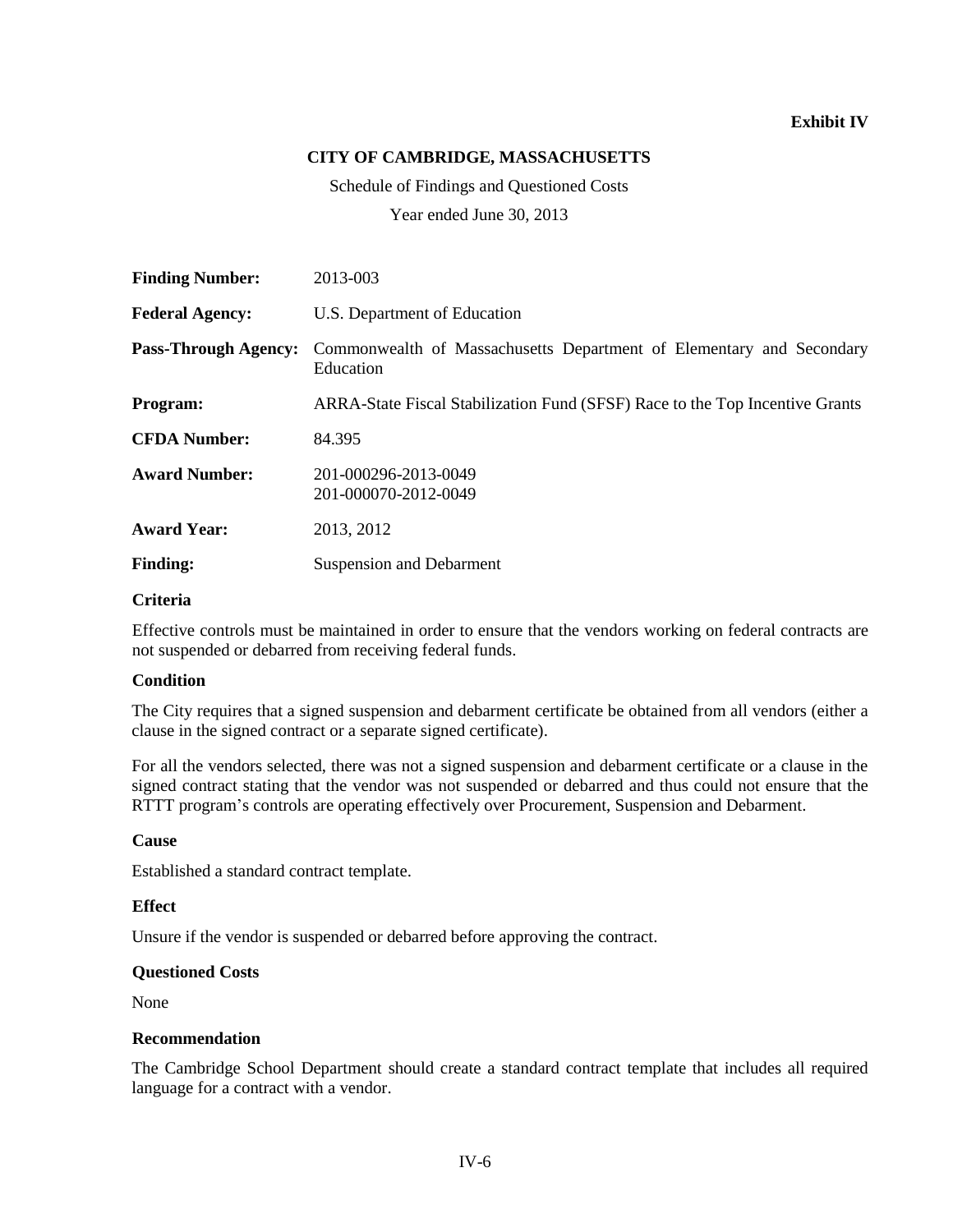# **CITY OF CAMBRIDGE, MASSACHUSETTS**

Schedule of Findings and Questioned Costs

Year ended June 30, 2013

# **Auditee Corrective Action Plan**

The City's School Department will add a suspension and debarment certification addendum to all contracts utilizing federal award money for covered transactions.

**Contact Person**: Miranda Fasulo, Assistant Director at Cambridge Public Schools

**Anticipated Completion Date:** Effectively immediately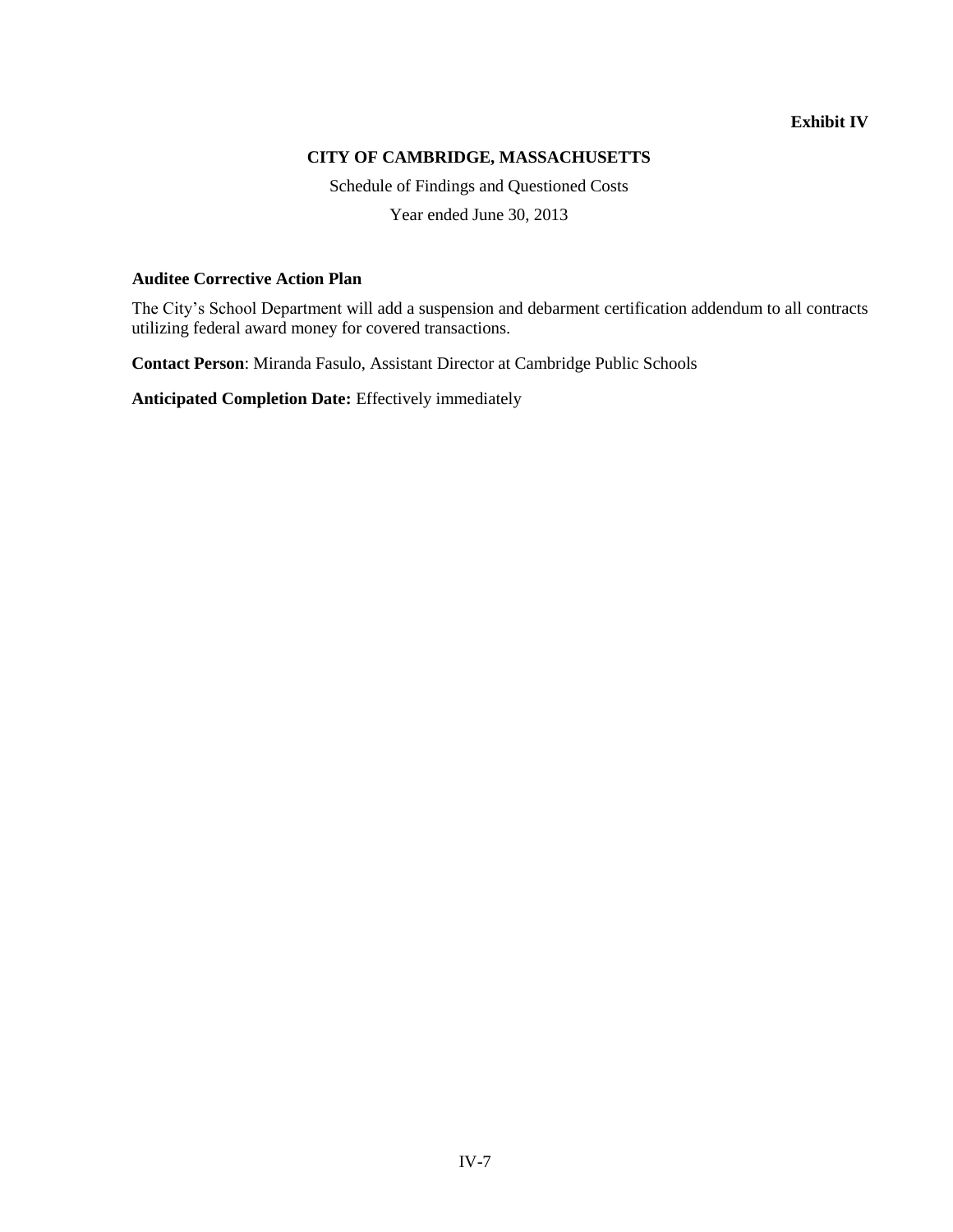# **CITY OF CAMBRIDGE, MASSACHUSETTS**

Schedule of Findings and Questioned Costs Year ended June 30, 2013

| <b>Finding Number:</b>      | 2013-004                                                        |
|-----------------------------|-----------------------------------------------------------------|
| <b>Federal Agency:</b>      | U.S. Department of Justice                                      |
| <b>Pass-Through Agency:</b> | Commonwealth of Massachusetts Executive Office of Public Safety |
| Program:                    | <b>Justice Assistance Grant Program Cluster</b>                 |
| <b>CFDA Number:</b>         | 16.738 and 16.804                                               |
| <b>Award Number:</b>        | Various                                                         |
| <b>Award Year:</b>          | Various                                                         |
| <b>Finding:</b>             | <b>Subrecipient Monitoring</b>                                  |

#### **Criteria**

At the time of the subaward, the prime recipient must identify to the subrecipient the Federal award information (i.e., CFDA title and number; award name and number; if the award is research and development; and name of Federal awarding agency) and applicable compliance requirements. For ARRA subawards, the prime recipient must identify to the subrecipient the amount of ARRA funds provided by the subaward and advising the subrecipient of the requirement to identify ARRA funds in the Schedule of Expenditures of Federal Awards (SEFA) and the SF-SAC (see also N, Special Tests and Provisions in this Part).

# **Condition**

During our subrecipient monitoring testwork, we noted that the subrecipient contract did not contain the CFDA number. All other information was present in the contract.

#### **Cause**

Lack of knowledge; The Cambridge Police Department was not aware that the CFDA number should be included in the contract when Federal funds are being expended.

#### **Effect**

Unsure if the subrecipient is aware of the compliance requirements and other contingencies attached to receiving Federal funds.

#### **Questioned Costs**

None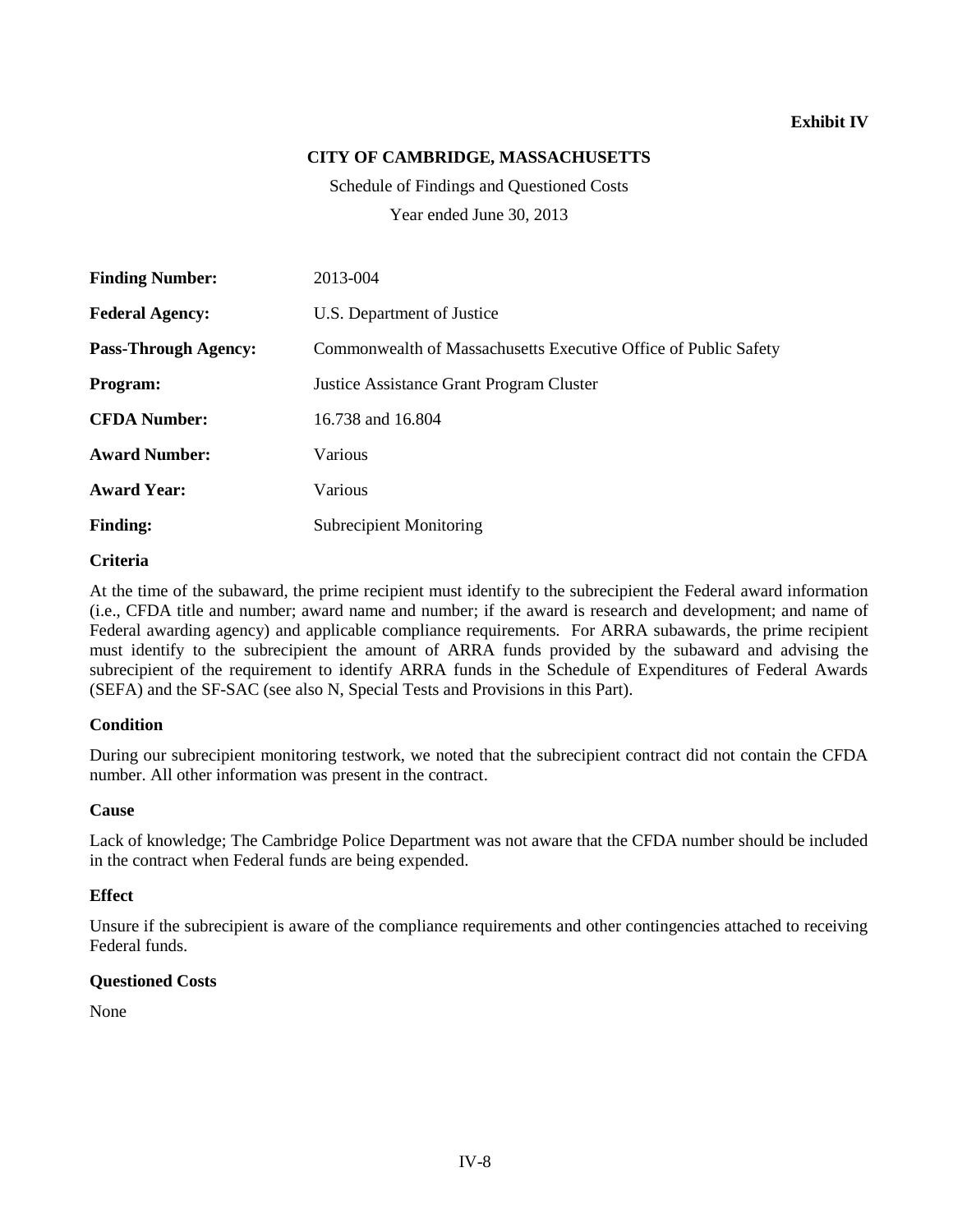# **CITY OF CAMBRIDGE, MASSACHUSETTS**

Schedule of Findings and Questioned Costs

Year ended June 30, 2013

#### **Recommendation**

The Cambridge Police Department should create a standard template for contracts with subrecipients that includes all applicable information.

# **Auditee Corrective Action Plan**

The Department routinely notifies the subrecipient of the grant award amount, name and number, as well as applicable compliance requirements. We will ensure that the CFDA number is included in all future projects.

**Contact Person**: Christina Giacobbe, Chief Administrative Officer

**Anticipated Completion Date**: Effective immediately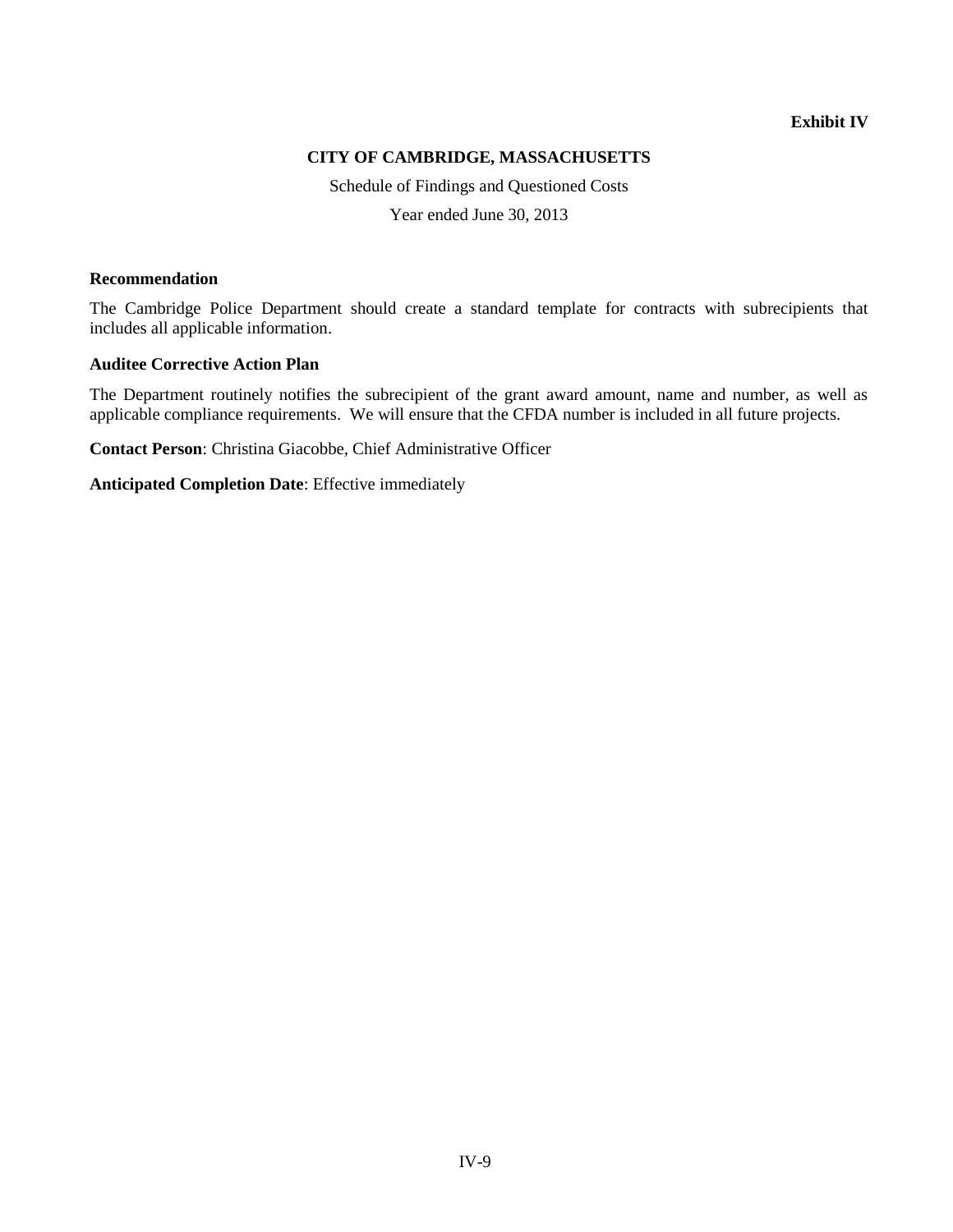# **CITY OF CAMBRIDGE, MASSACHUSETTS**

Schedule of Findings and Questioned Costs Year ended June 30, 2013

**Finding Number:** 2013–005 **Federal Agency:** U.S. Department of Justice **Pass-Through Agency:** Commonwealth of Massachusetts Executive Office of Public Safety **Program:** Justice Assistance Grant Program Cluster **CFDA Number:** 16.738 and 16.804 **Award Number:** Various **Award Year:** Various **Finding:** Allowable Costs

#### **Criteria**

The A-102 Common Rule require that non-Federal entities receiving Federal awards (i.e., auditee management) establish and maintain internal control designed to reasonably ensure compliance with Federal laws, regulations, and program compliance requirements. The objectives of internal control pertaining to the compliance requirements for Federal programs (Internal Control Over Federal Programs), as found in §\_\_\_\_.105 of OMB Circular A-133, include providing reasonable assurance that Federal awards are expended only for allowable activities and that the costs of goods and services charged to Federal awards are allowable and in accordance with the applicable cost principles.

# **Condition**

The City has a policy in place in which timesheets must be signed by the employee and the employee's supervisor and/or Department Head. During our payroll testwork we noted the following:

- 1 of the 25 employee timesheets was not signed by the employee or the employee's supervisor and/or Department Head.
- 19 of the 25 employee timesheets were not signed by the employee's supervisor and/or Department Head.

# **Cause**

Lack of staff

# **Effect**

Unsure if the employee's time charged to the grant is accurate and complete.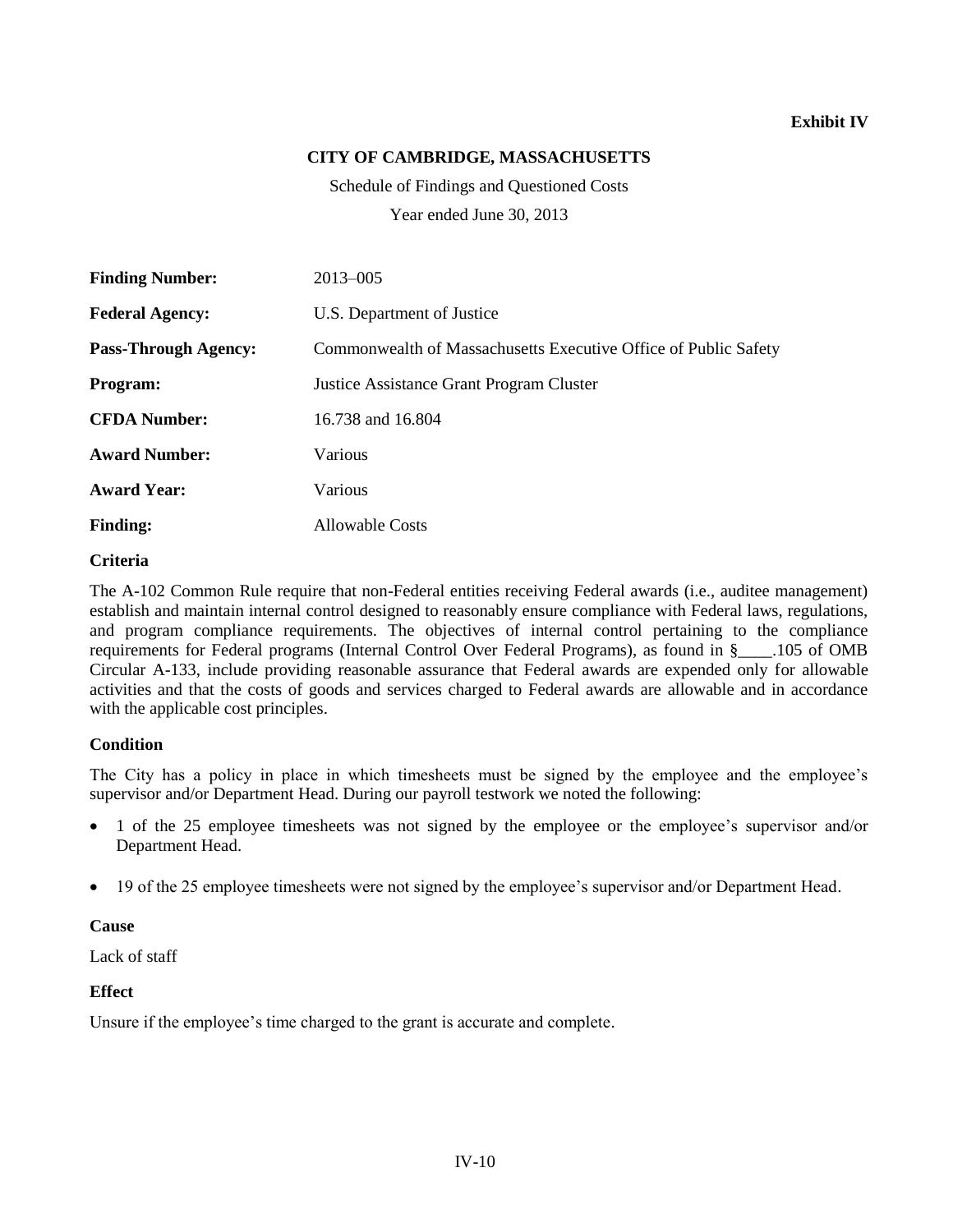# **CITY OF CAMBRIDGE, MASSACHUSETTS**

Schedule of Findings and Questioned Costs

Year ended June 30, 2013

#### **Questioned Costs**

None

# **Recommendation**

The Cambridge Police Department should ensure that all timesheets are signed by the employee and the employee's supervisor and/or the Department Head.

# **Auditee Corrective Action Plan**

The Department will ensure that all timesheets are signed by the employees, supervisor and department head as well as reviewed by the supervisor and department head and/or designee.

**Contact Person**: Christina Giacobbe, Chief Administrative Officer

#### **Anticipated Completion Date:** Effective immediately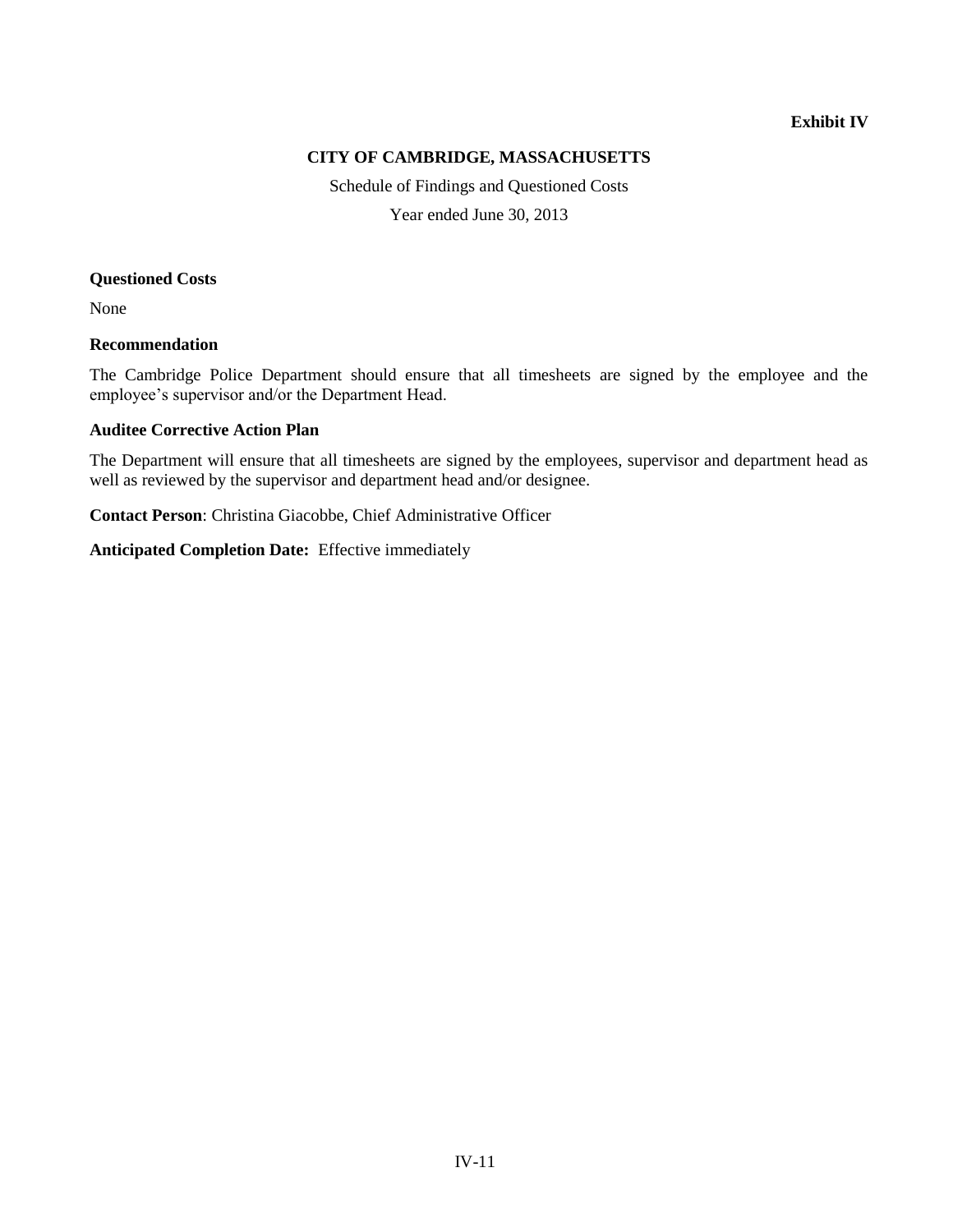# **CITY OF CAMBRIDGE, MASSACHUSETTS**

Schedule of Findings and Questioned Costs Year ended June 30, 2013

**Finding Number:** 2013-006 **Federal Agency:** U.S. Department of Justice **Pass-Through Agency:** Commonwealth of Massachusetts Executive Office of Public Safety **Program:** Justice Assistance Grant Program Cluster **CFDA Number:** 16.738 and 16.804 **Award Number:** Various **Award Year:** Various **Finding:** Allowable Costs

#### **Criteria**

Where employees are expected to work solely on a single Federal award or cost objective, charges for their salaries and wages will be supported by periodic certifications that the employees worked solely on that program for the period covered by the certification. These certifications will be prepared at-least semi-annually and will be signed by the employee or supervisory official having firsthand knowledge of the work performed by the employee.

Where employees work on multiple activities or cost objectives, a distribution of their salaries and wages will be supported by personnel activity reports or equivalent documentation which meets the standards in subsection (5) unless a statistical sampling (see subsection (6)) or other substitute system has been approved by the cognizant Federal agency.

# **Condition**

The OMB requires that for employees working solely on one cost objective, the employee/position was certified at least semi-annually; for employees working on more than one cost objective, a personnel activity report was prepared.

During our testwork, we noted that none of the employees selected were certified at least semi-annually.

#### **Cause**

The Cambridge Police Department was unaware of this requirement.

#### **Effect**

Unsure if the employee's time charged to the grant is accurate and complete.

#### **Questioned Costs**

None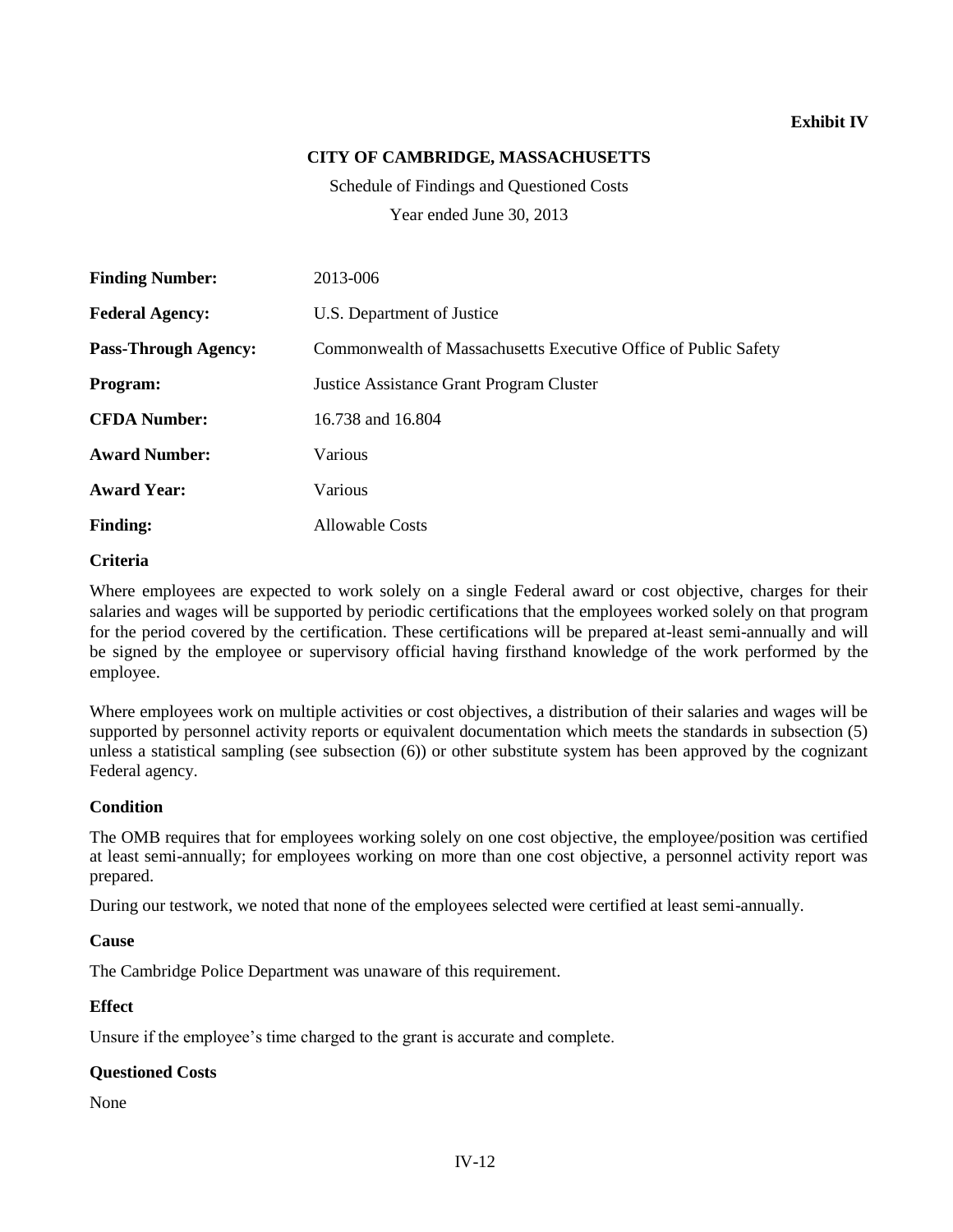# **CITY OF CAMBRIDGE, MASSACHUSETTS**

Schedule of Findings and Questioned Costs

Year ended June 30, 2013

#### **Recommendation**

The Cambridge Police Department should ensure that employees working solely on the Justice Assistance Grant are certified at least semi-annually.

# **Auditee Corrective Action Plan**

The department has hired various employees over the past years under federal grant programs. During the hiring process, the department lays out the expectations of the position, program overview with outcomes and measures to be completed by the end of the grant period. In addition, all employees hired under federal grant programs have an immediate supervisor that is monitoring the work plan as well as update meetings with command staff and the department head. This is to ensure that all employees are adhering to the employment guidelines and work plan.

Upon hiring employees under federal grant programs, the department will make formal notification in writing to advise such personnel the requirement of the federal grant that all employees certify semi annually that they are working on a single federal award or cost objective. This will be completed by utilizing a certification form that will be reviewed by the supervisor and submitted to the department head for review. Upon approval, the certification will be maintained with the grant administrator in the grant folder as well as the payroll record for the employee. In the event that an employee hired under a federal grant program works on multiple activities or cost objectives, a distribution of their salary and work will be supported by activity reports that meet the standards of the federal grant program. These reports will also be maintained in both the grant folder and payroll folder. The grant administrator along with the supervisor will review this material quarterly to ensure compliance. In the event that there are any issues of concern, they will be reported to the department head.

**Contact Person**: Christina Giacobbe, Chief Administrative Officer

**Anticipated Completion Date**: Effective immediately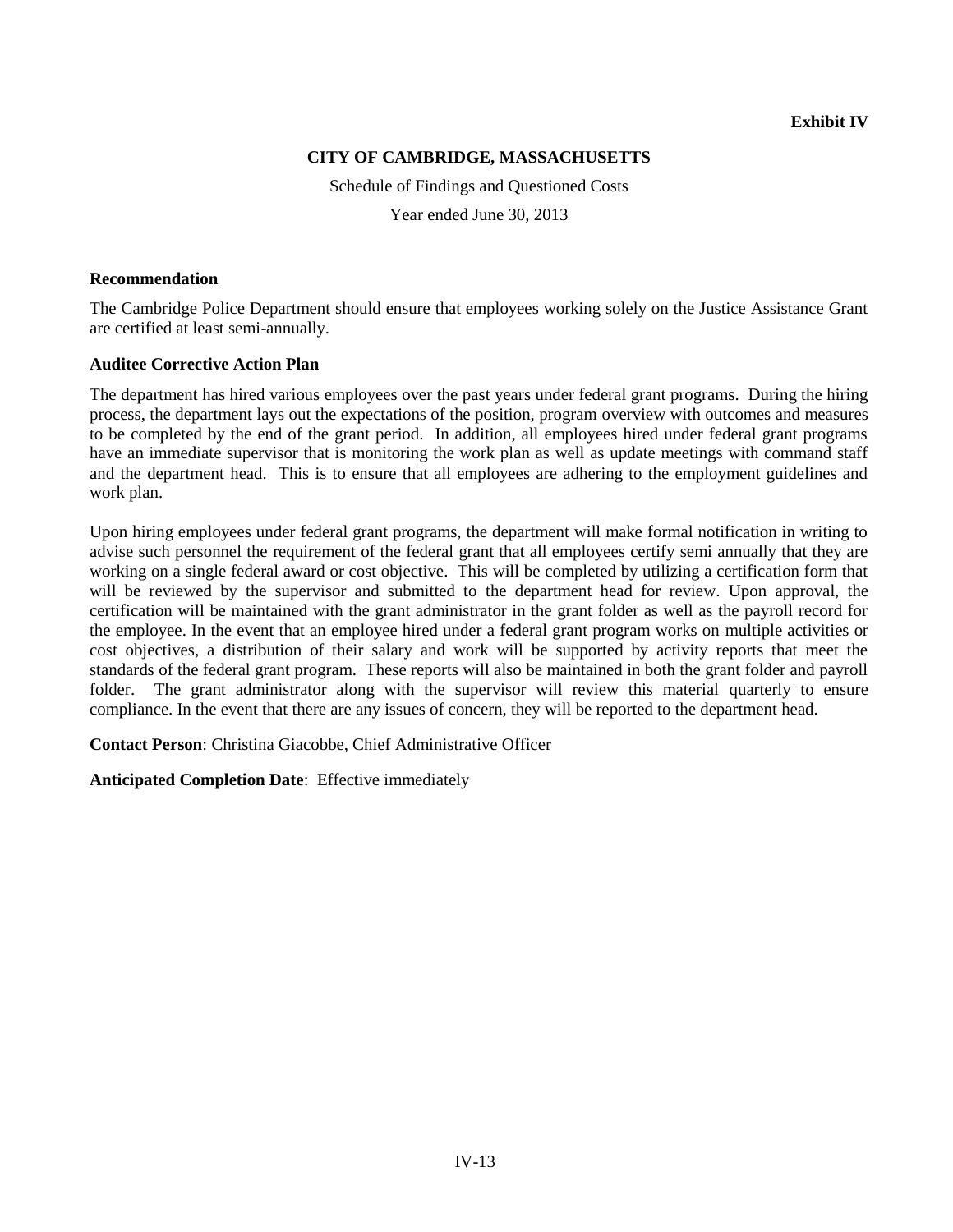# **CITY OF CAMBRIDGE, MASSACHUSETTS**

Schedule of Findings and Questioned Costs Year ended June 30, 2013

**Finding Number:** 2013-007 **Federal Agency:** U.S. Department of Justice **Pass-Through Agency:** Commonwealth of Massachusetts Executive Office of Public Safety **Program:** Justice Assistance Grant Program Cluster **CFDA Number:** 16.738 and 16.804 **Award Number:** Various **Award Year:** Various **Finding:** Cash Management

#### **Criteria:**

When entities are funded on a reimbursement basis, program costs must be paid for by entity funds before reimbursement is requested from the Federal Government.

U. S. Department of the Treasury (Treasury) regulations at 31 CFR part 205, which implement the Cash Management Improvement Act of 1990 (CMIA), as amended (Pub. L. No. 101-453; 31 USC 6501 *et seq.*), require State recipients to enter into agreements that prescribe specific methods of drawing down Federal funds (funding techniques) for selected large programs. The agreements also specify the terms and conditions in which an interest liability would be incurred. Programs not covered by a Treasury-State Agreement are subject to procedures prescribed by Treasury in Subpart B of 31 CFR part 205 (Subpart B).

# **Condition:**

During our other than payroll costs testwork, we noted that for 10 of the 25 selections the funds were requested for reimbursement prior to the invoice being paid. Further, we noted that 8 of the 25 selections had no Form 21.

# **Cause:**

Lack of documentation.

# **Effect:**

Unsure if the Cambridge Police Department is requesting funds subsequent to expenditures being paid.